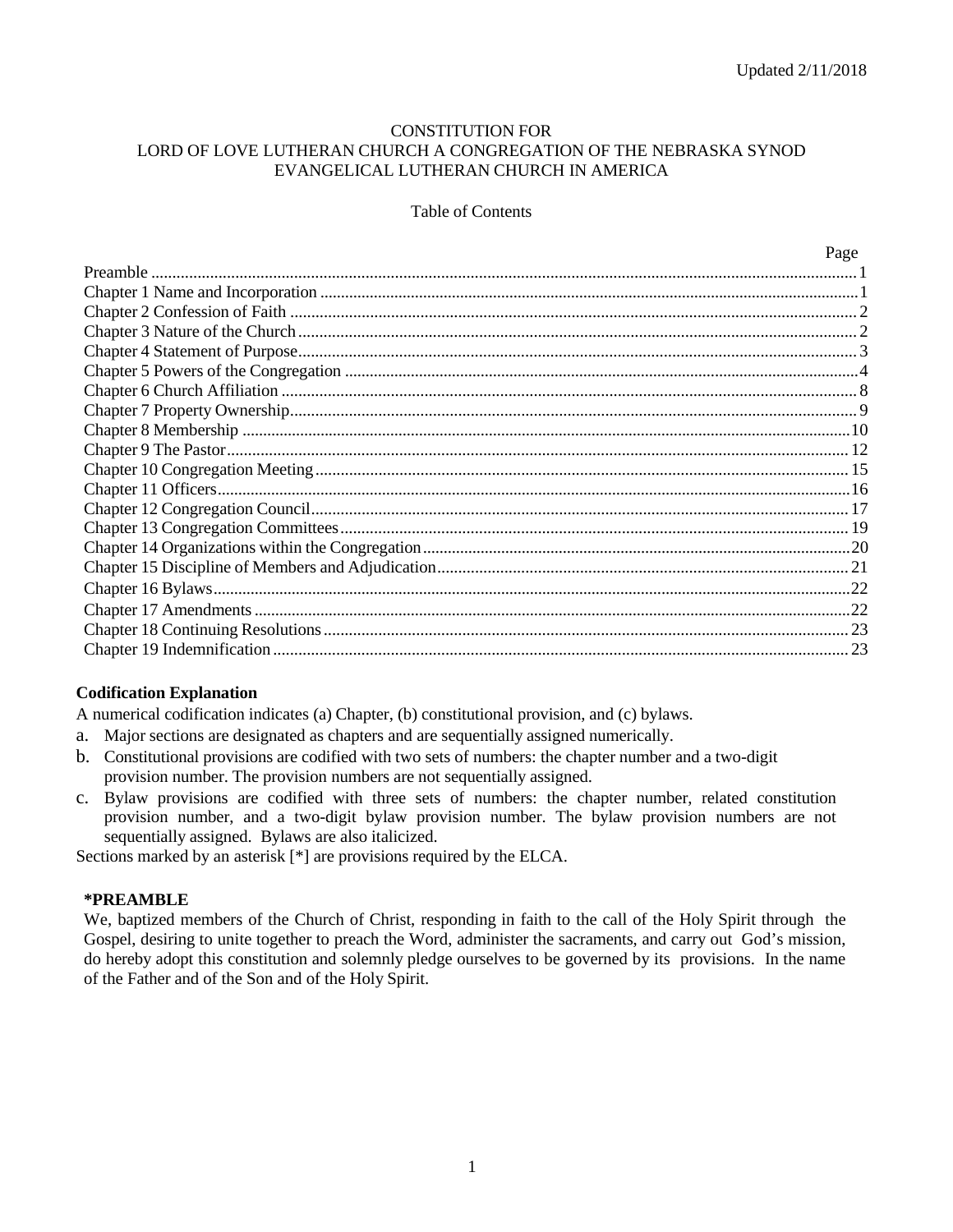# **Chapter 1. NAME AND INCORPORATION**

- **C1.01.** The name of this congregation shall be LORD OF LOVE LUTHERAN CHURCH.
- **C1.02.** For the purpose of this constitution and the accompanying bylaws, the congregation of LORD OF LOVE LUTHERAN CHURCH is hereinafter designated as "this congregation."
- **C1.03.** This congregation shall be incorporated under the laws of the State of NEBRASKA.

# **Chapter 2.**

# **CONFESSION OF FAITH**

- \*C2.01. This congregation confesses the Triune God, Father, Son, and Holy Spirit.
- \*C2.02. This congregation confesses Jesus Christ as Lord and Savior and the Gospel as the power of God for the salvation of all who believe.
	- a. Jesus Christ is the Word of God incarnate, through whom everything was made and through whose life, death, and resurrection God fashions a new creation.
	- b. The proclamation of God's message to us as both Law and Gospel is the Word of God, revealing judgment and mercy through word and deed, beginning with the Word in creation, continuing in the history of Israel, and centering in all its fullness in the person and work of Jesus Christ.
	- c. The canonical Scriptures of the Old and New Testaments are the written Word of God. Inspired by God's Spirit speaking through their authors, they record and announce God's revelation centering in Jesus Christ. Through them God's Spirit speaks to us to create and sustain Christian faith and fellowship for service in the world.
- \*C2.03. This congregation accepts the canonical Scriptures of the Old and New Testaments as the inspired Word of God and the authoritative source and norm of its proclamation, faith, and life.
- \*C2.04. This congregation accepts the Apostles', Nicene, and Athanasian Creeds as true declarations of the faith of this congregation.
- \*C2.05. This congregation accepts the Unaltered Augsburg Confession as a true witness to the Gospel, acknowledging as one with it in faith and doctrine all churches that likewise accept the teachings of the Unaltered Augsburg Confession.
- \*C2.06. This congregation accepts the other confessional writings in the Book of Concord, namely, the Apology of the Augsburg Confession, the Smalcald Articles and the Treatise, the Small Catechism, the Large Catechism, and the Formula of Concord, as further valid interpretations of the faith of the Church.
- \*C2.07. This congregation confesses the Gospel, recorded in the Holy Scriptures and confessed in the ecumenical creeds and Lutheran confessional writings, as the power of God to create and sustain the Church for God's mission in the world.

# **Chapter 3.**

# **NATURE OF THE CHURCH**

- \*C3.01. All power in the Church belongs to our Lord Jesus Christ, its head. All actions of this congregation are to be carried out under his rule and authority.
- \*C3.02 This church confesses the one, holy, catholic, and apostolic Church and is resolved to serve Christian Unity throughout the world.
- \*C3.03 The Church exists both as an inclusive fellowship and as local congregations gathered for worship and Christian service. Congregations find their fulfillment in the universal community of the Church, and the universal Church exists in and through congregations. The Evangelical Lutheran Church in America, therefore, derives its character and powers both from the sanction and representation of its congregations and from its inherent nature as an expression of the broader fellowship of the faithful. In length, it acknowledges itself to be in the historic continuity of the communion of saints; in breadth, it expresses the fellowship of believers and congregations in our day.
- \*C3.04 This church, inspired and led by the Holy Spirit, participates in the Lutheran World Federation as a global communion of churches, engaging in faithful witness to the gospel of Jesus Christ and in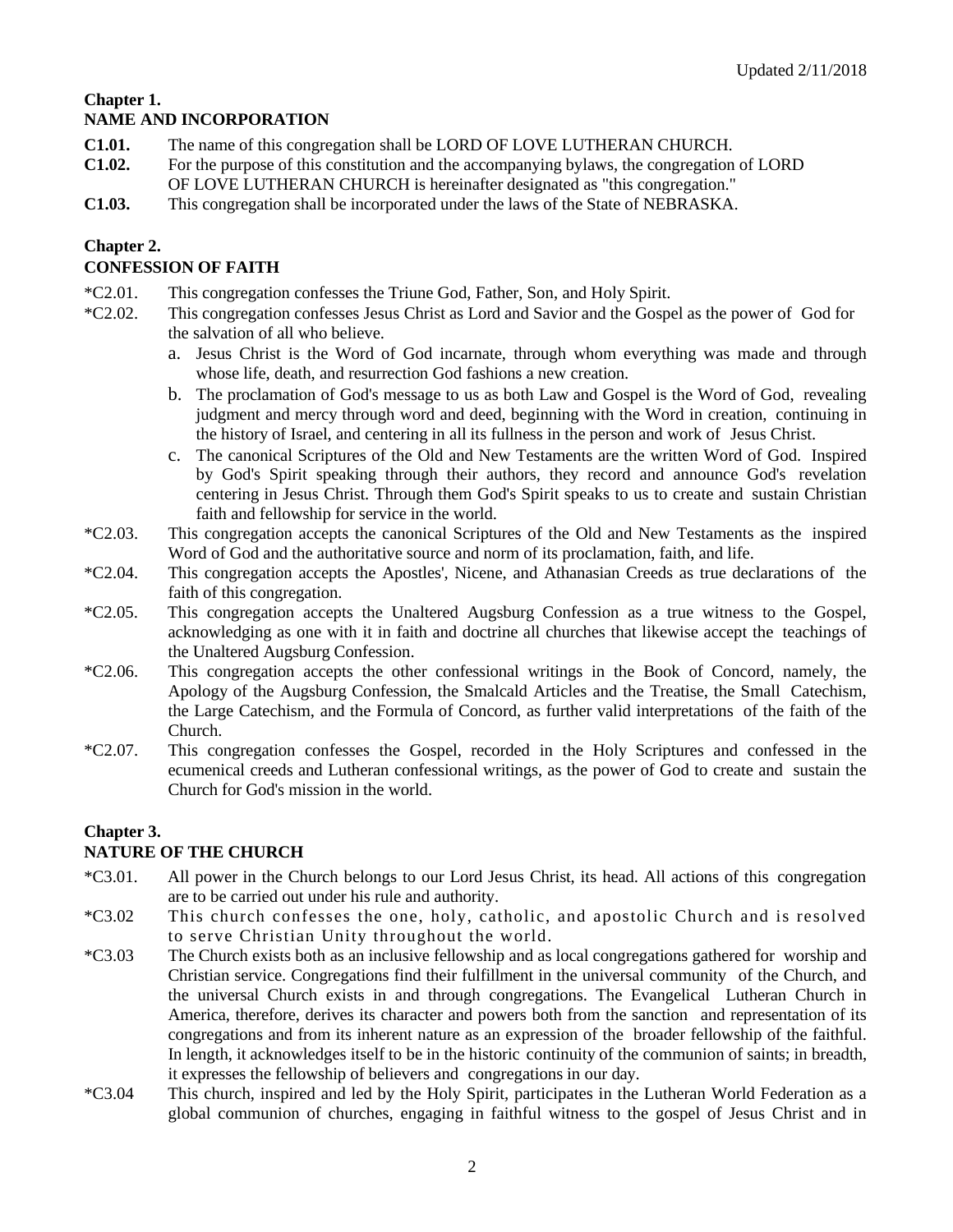service for the sake of God's mission in the world.

\*C3.05. The name Evangelic al Lutheran Church in America (E LCA or "this church") as used herein refers in general references to this whole church, including its three expressions: congregations, synods, and the churchwide organization. The name Evangelical Lutheran Church in America is also the name of the corporation of the churchwide organization to which specific references may be made herein

### **Chapter 4.**

# **STATEMENT OF PURPOSE**

- \*C4.01. The Church is a people created by God in Christ, empowered by the Holy Spirit, called and sent to bear witness to God's creative, redeeming, and sanctifying activity in the world.
- \*C4.02. To participate in God's mission, this congregation as a part of the Church shall:
	- a. Worship God in proclamation of the Word and administration of the sacraments and through lives of prayer, praise, thanksgiving, witness, and service.
	- b. Proclaim God's saving Gospel of justification by grace for Christ's sake through faith alone, according to the apostolic witness in the Holy Scripture, preserving and transmitting the Gospel faithfully to future generations.
	- c. Carry out Christ's Great Commission by reaching out to all people to bring them to faith in Christ and by doing all ministries with a global awareness consistent with the understanding of God as Creator, Redeemer, and Sanctifier of all.
	- d. Serve in response to God's love to meet human needs, caring for the sick and the aged, advocating dignity and justice for all people, working for peace and reconciliation among the nations, and standing with the poor and powerless, and committing itself to their needs.
	- e. Nurture its members in the Word of God so as to grow in faith and hope and love, to see daily life as the primary setting for the exercise of their Christian calling, and to use the gifts of the Spirit for their life together and for their calling in the world.
	- f. Manifest the unity given to the people of God by living together in the love of Christ and by joining with other Christians in prayer and action to express and preserve the unity which the Spirit gives.
- \*C4.03. To fulfill these purposes, this congregation shall:
	- a. Provide services of worship at which the Word of God is preached and the sacraments are administered.
	- b. Provide pastoral care and assist all members to participate in this ministry.
	- c. Challenge, equip, and support all members in carrying out their calling in their daily lives and in their congregation.
	- d. Teach the Word of God.
	- e. Witness to the reconciling Word of God in Christ, reaching out to all people.
	- f. Respond to human need, work for justice and peace, care for the sick and the suffering, and participate responsibly in society.
	- g. Motivate its members to provide financial support for the congregation's ministry and the ministry of other parts of the Evangelical Lutheran Church in America.
	- h. Foster and participate in interdependent relationships with other congregations, the synod, and the churchwide organization of the Evangelical Lutheran Church in America.
	- i. Foster and participate in ecumenical relationships consistent with churchwide policy.

### *C4.03.00 Holy Communion*

- *C4.03.01 Participation in Holy Communion shall be open to all baptized who confess faith in Jesus Christ as Savior, desire to amend their sinful lives, and accept the scriptures teaching regarding the Real Presence of Christ with His Body and Blood in the sacrament.*
- \*C4.04. This congregation shall develop an organizational structure to be described in the bylaws. The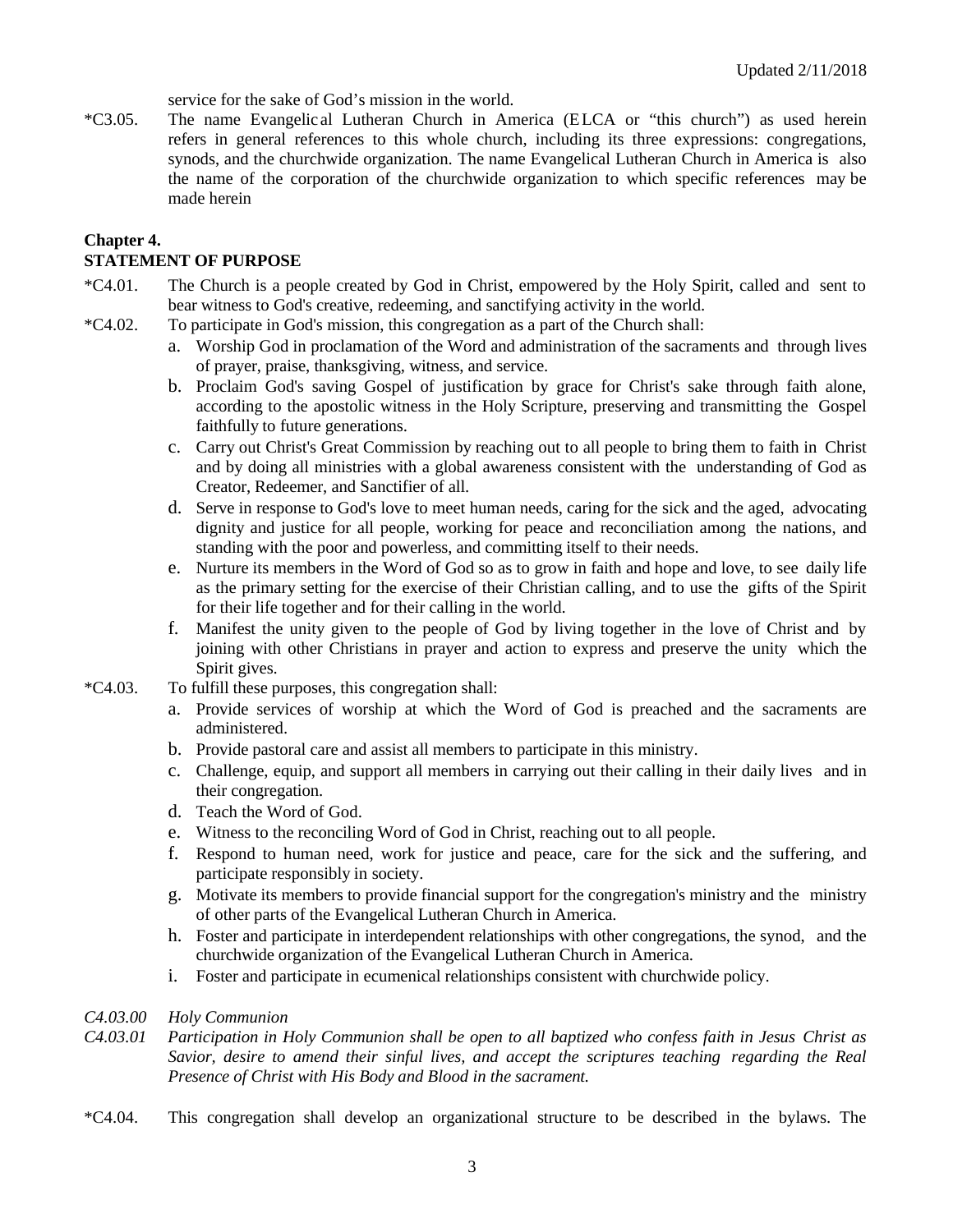Congregation Council shall prepare descriptions of the responsibilities of each committee, task force, or other organizational groups and shall review their actions. Such descriptions shall be contained in continuing resolutions in the section on the Congregation Committees.

- \*C4.05. This congregation shall, from time to time, adopt a mission statement which will provide specific direction for its programs.
- \*C4.06. References herein to the nature of the relationship between the three expressions of this church congregations, synods, and the churchwide organization—as being interdependent or as being in a partnership relationship describe the mutual responsibility of these expressions in God's mission and the fulfillment of the purposes of this church as described in this chapter, and do not imply or describe the creation of partnerships, co-ventures, agencies, or other legal relationships recognized in civil law.

# **Chapter 5.**

# **POWERS OF THE CONGREGATION**

- \*C5.01. The powers of this congregation are those necessary to fulfill its purpose.
- \*C5.02. The powers of this congregation are vested in the Congregation Meeting called and conducted as provided in this constitution and bylaws.
- \*C5.03. Only such authority as is delegated to the Congregation Council or other organizational units in this congregation's governing documents is recognized. All remaining authority is retained by the congregation. The congregation is authorized to:
	- a. call a pastor as provided in Chapter 9;
	- b. terminate the call of a pastor as provided in Chapter 9;
	- c. call a minister of Word and Service
	- d. terminate the call of a minister of Word and Service in conformity with the constitution of the Evangelical Lutheran Church in America;
	- e. adopt amendments to the constitution, as provided in Chapter 16, amendments and bylaws, as specified in Chapter 17, and continuing resolutions, as provided in Chapter 18;
	- f. approve the annual budget;
	- g. acquire real and personal property by gift, devise, purchase, or other lawful means;
	- h. hold title to and use its property for any and all activities consistent with its purpose;
	- i. sell, mortgage, lease, transfer, or otherwise dispose of its property by any lawful purpose;
	- j. elect its officers, Congregation Council, boards, and committees, and require the members of the council to carry out their duties in accordance with the constitution, bylaws, and continuing resolutions; and
	- k. terminate its relationship with the Evangelical Lutheran Church in America as provided in Chapter 6.
- *C5.03.00 Parish Records*
- *C5.03.01 The records of the congregation shall be and remain the property of the congregation.*
- *C5.03.02 The pastor(s) shall be responsible for the maintenance of the records, except as otherwise provided herein. Upon the termination of the pastor's service in the congregation, the pastor shall have brought the records up to date prior to said pastor's departure.*
- *C5.03.03 The records shall consist of:*
	- *a. The roster of baptized, confirmed, and voting members*
	- *b. The ministerial acts performed by the pastor.*
	- *c. The minutes and reports of the Nebraska Synod and the Handbook of the Evangelical Lutheran Church of America.*
	- *d. The minutes of the meetings of the congregation and the Congregation Council, for which the secretary of the congregation shall be responsible*
	- *e. The financial records of the congregation for which the treasurer of the congregation shall be responsible.*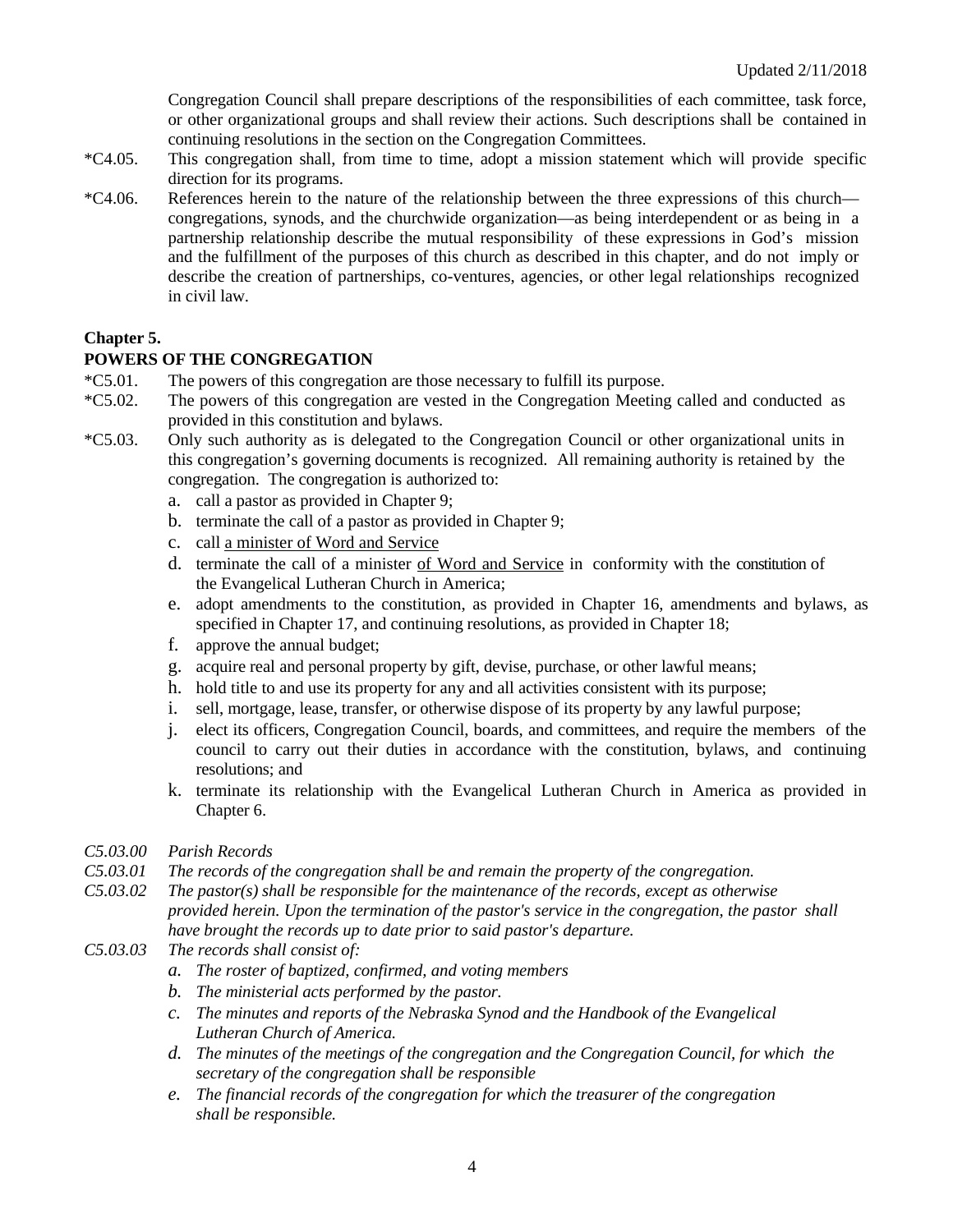- *C5.03.04 The pastor shall report to the Nebraska Synod of the Evangelical Lutheran Church of America such statistics as may be requested and shall annually report to the congregation a summary of the ministerial acts.*
- *C5.03.05 Should the congregation be dissolved, the official records of the congregation shall be deposited in the archives of the Evangelical Lutheran Church of America or its successor.*
- \*C5.04. This congregation shall choose from among its voting members laypersons to serve as voting members of the Synod Assembly as well as persons to represent it at meetings of any conference, cluster, coalition, or other area subdivision of which it is a member. The number of persons to be elected by the congregation and other qualifications shall be as prescribed in guidelines established by the Nebraska Synod of the Evangelical Lutheran Church in America.
- C5.05. In order to provide for faithful management of all the gifts God has given to us time, talents, the created world, and money – this congregation shall establish and provide for the administration of special money funds*.*

*C5.05.00 Major Improvement Fund*

- *C5.05.01 The Major Improvement Fund is established to provide funds for unexpected, unbudgeted building and grounds repairs or for capital improvements to the building and grounds. This fund is established to receive designated gifts from congregation members to meet capital improvement needs of the Congregation. Assets from this fund are not to be used to defray normal operating expenses.*
- *C5.05.02 The Congregation Council is responsible for managing this fund. Management of the fund includes:*
	- *a. Providing the congregation with an annual accounting of all fund expenditures.*
	- *b. Annual planning of major improvement projects and expenditures. Appropriate projects include, but are not limited to, purchase, repair, or replacement of equipment, furnishings, building and grounds components of significant cost. General maintenance costs are to be included in the annual general fund budget.*
	- *c. Annual presentation of a budget for the Major Improvement Fund for Congregation approval.*
	- *d. Maintenance of an adequate balance within the fund to meet emergency expenditures. An emergency is any condition that adversely affects or is detrimental to the operation of the church facility.*
	- *e. Approval of all fund expenditures based on the limits established through these by-laws.*
	- *f. Evaluating fund balances and expenditures using a fund index. The fund index shall be the current year's budgeted general fund expenditures, rounded to the nearest \$10,000, as approved by the Congregation at an annual meeting.*
- *C5.05.03 The Major Improvement Fund shall not exceed a balance of \$75,000. Any monies in excess of this amount shall be used to prepay long-term debts of the Congregation. In the absence of any long-term debts, excess monies shall be directed to the general fund.*
- *C5.05.04 A minimum fund balance equal to 3% of the fund index shall exist to ensure the ability to address emergency expenditures. Non-emergency spending from the Major Improvement Fund shall not take the fund below the minimum fund balance.*
- *C5.05.05 A Major Improvement Plan and Budget for the Major Improvement Fund will be submitted for Congregational approval annually. Expenditures for each approved project cannot exceed forecasted costs by more than 10% without additional Congregation approval.*
- *C5.05.06 Contracts for any major project to involve Major Improvement Funds shall be reviewed and recommended by the Ministry of Resources and presented to the Ministry of Vision and Coordination. The Ministry of Vision and Coordination shall assess the approval requirements for the proposed expenditure and act accordingly to obtain approval from the Congregation Council or Congregation.*
- *C5.05.07 The Congregation Council has the authority to spend up to 4% of the fund index for each*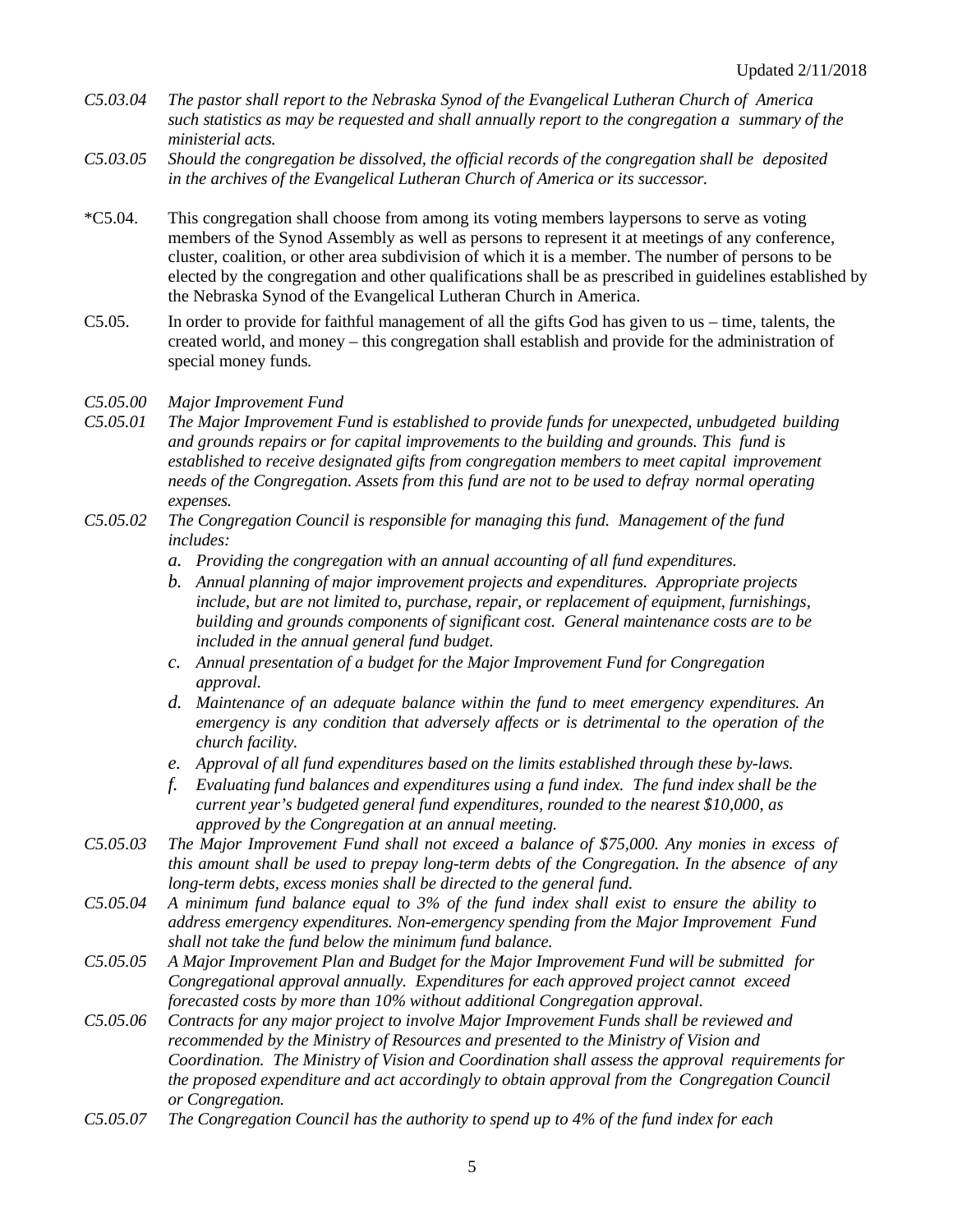*emergency situation without Congregation approval.* 

- *C5.05.08 The Congregation Council has the authority to spend up to 1% of the fund index annually for unbudgeted Major Improvement Fund expenditures without Congregation approval.*
- *C5.05.10 Endowment Fund*
- *C5.05.11 The Endowment Fund is established to encourage, receive, and administer gifts to the congregation made in the form of bequests in wills, charitable remainder and other trusts, charitable gift annuities, assignment of life insurance, and transfer of properly including, but not limited to, cash, stocks, bonds, real estate, and personal property in accordance to established gift receiving policies.*
- *C5.05.12 The Endowment Fund is established to enhance the mission outreach of Lord of Love Lutheran Church apart from the general operation of the Congregation. No portion of the Fund shall be used for the annual operating budget of Lord of Love.*
- *C5.05.13 An Endowment Fund Committee shall be established to act as custodian of the fund. The Endowment Fund Committee shall consist of five (5) voting members of Lord of Love Lutheran Church. A Pastor and the President of the Congregation Council, or the President's designate, shall be advisory members of the Committee. Each member of the Committee shall be elected or appointed to two (2) year terms. No member shall serve more than two (2) consecutive two (2) year terms. After a lapse of one (1) year, former Committee members may be reelected. Three (3) members of the Committee shall be elected by the Congregation and two (2) members appointed by the Congregation Council. The Congregation shall elect and the Council appoint the necessary members for two (2) year terms at a regularly scheduled meeting of the Congregation. Nominations for this committee shall he presented at the congregational meeting in tile same manner as for other officers and committees. In the event of a vacancy on the committee, the Congregational Council shall appoint a voting member of the congregation to fill the vacancy until the next regular congregation meeting with elections.*
- *C5.05.14 The Committee shall meet at least quarterly, or more frequently as deemed necessary in the interest of the Fund.*
- *C5.05.15 A quorum shall consist of three (3) voting members. A majority present and voting shall carry any motion or resolution.*
- *C5.05.16 The Committee shall elect from its membership a person to chair the Committee, a financial secretary and a recording secretary.*
	- *a. The Committee Chair, or a chair designated replacement, shall preside at all meetings of the Committee.*
	- *b. The recording secretary shall maintain complete and accurate minutes of the Committee meetings and supply a copy thereof to each Committee Member. Each member shall keep a complete copy of minutes to be delivered to his or her successor. The secretary shall also supply a copy of the minutes to the Congregation Council.*
	- *c. The financial secretary shall assist the treasurer of the congregation in maintaining complete and accurate books of accounts for the Congregation and shall sign checks other documents on behalf of the Congregation in furtherance of the purposes of the Fund. The books shall be audited annually by a certified public accountant or other appropriate person who is not a member of the Committee.*
- *C5.05.17 The Committee shall report on a quarterly basis to the Congregation Council, through the Ministry of Resources, at regularly called meetings of the congregation, and, if requested, at special meetings of the congregation. A full and complete audited account of the administration of the fund shall be prepared annually.*
- *C5.05.18 The Committee may request other members of the Congregation to serve as advisory members and; at the expense of the fund income, may provide for such professional counseling on investments or legal matters as it deems in the best interest of the fund.*
- *C5.05.19 Members of the Committee shall not be liable for any losses which may be incurred upon the investments of the assets of the Fund except to the extent such losses shall have been caused by bad*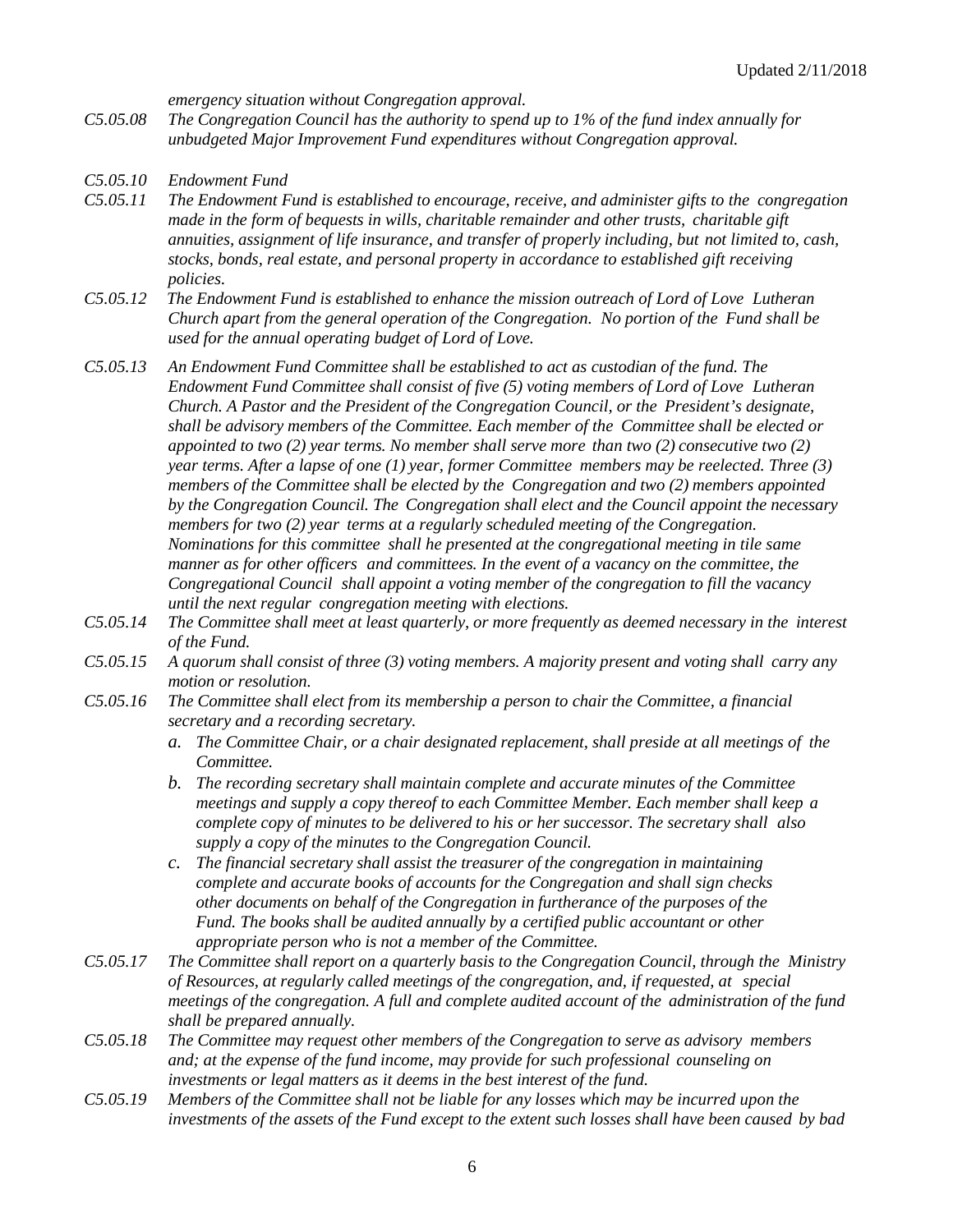*faith or gross negligence. No member shall be personally liable as long as he or she acts in good faith and with ordinary prudence. Such member shall be liable only for his or her own willful misconduct or omission and shall not be liable for the acts or omissions of any other member. No member shall engage in any self-dealing or transactions with the Fund in which the member has direct or indirect financial interest and shall at all times refrain from any conduct in which his or her personal interest would conflict with the interest of the Fund.*

- *C5.05.20 All assets are to be held in the name of Lord of Love Lutheran Church Endowment Fund.*
- *C5.05.21 Decisions to accept, hold, sell, exchange, rent, lease, transfer, convert, invest, reinvest, and in all other respects to manage, and control the assets of the fund; including stocks, bonds, debentures, mortgages, notes, or other securities, as In their judgment they deem wise and prudent, are to be made by the Committee subject to the usual standard of prudence required of trustees of similar funds.*
- *C5.05.22 Gifts and bequests to the fund; including all income earned thereon, shall accumulate until a principal amount of Fifty Thousand Dollars (\$50,000) is achieved.*
- *C5.05.23 Monies from the fund shall be distributed annually and at any other times deemed necessary by the committee in accordance with the following mission statement:*
	- *▪ The Lord of Love has called us through his Son, Jesus Christ, into His family. As fellow members of this diverse family, within the Body of Christ, we: Celebrate, proclaim, and teach the Gospel*
	- *▪ Support one another in our struggles to understand and do God's will; Nurture each other through prayer, acceptance, and forgiveness; and*
	- *▪ Act out our faith and love by sharing our gifts and reaching out to our world.*
- *C5.05.24 The Committee shall develop procedures to solicit, evaluate, and approve proposals for grant awards from the fund.*
- *C5.05.25 The Committee shall report to the congregation the amount of monies available and distributed for grants. This reporting shall be through the annual report of the congregation.*
- *C5.05.26 If the Fund Balance is less than \$50,000 on September 30 no grants may be awarded for the next 12 months.*
- *C5.05.27 The amount of funds that may be distributed will be calculated as a percentage of the Fund Balance as of September 30 of each year and apply for the next 12 months.*
- *C5.05.28 The calculation of the percentage of the fund to be distributed will be determined as follows:*
	- *The standard percentage shall be from 3% to 5% of the fund's balance as of September 30 of the current year.*
	- *The actual distribution percentage used must limit the amount to be distributed to the difference between the September 30 balance and \$50,000.*
	- *The amount to be distributed must not bring the fund balance as of September 30 below \$50,000.*
	- *The committee will use their best judgment in determining the actual distribution percentage for each year. Factors to be considered include current needs, current economic conditions and past fund earnings history.*
	- *A committee recommended distribution percentage greater than 5% must be approved by the Church Council.*
	- *The Committee will insure that there are sufficient funds in the cash account to cover awarded grant distributions.*
- *C5.05.29 In the event that Lord of Love Lutheran Church ceases to exist either merger or dissolution, disposition or transfer of the Fund shall be in conformity with constitution provision for that other property of the congregation. Consultation with the Evangelical Lutheran Church in America may be desirable to satisfy obligations for specific gifts to the Fund.*
- *C5.05.30 Dedicated Funds*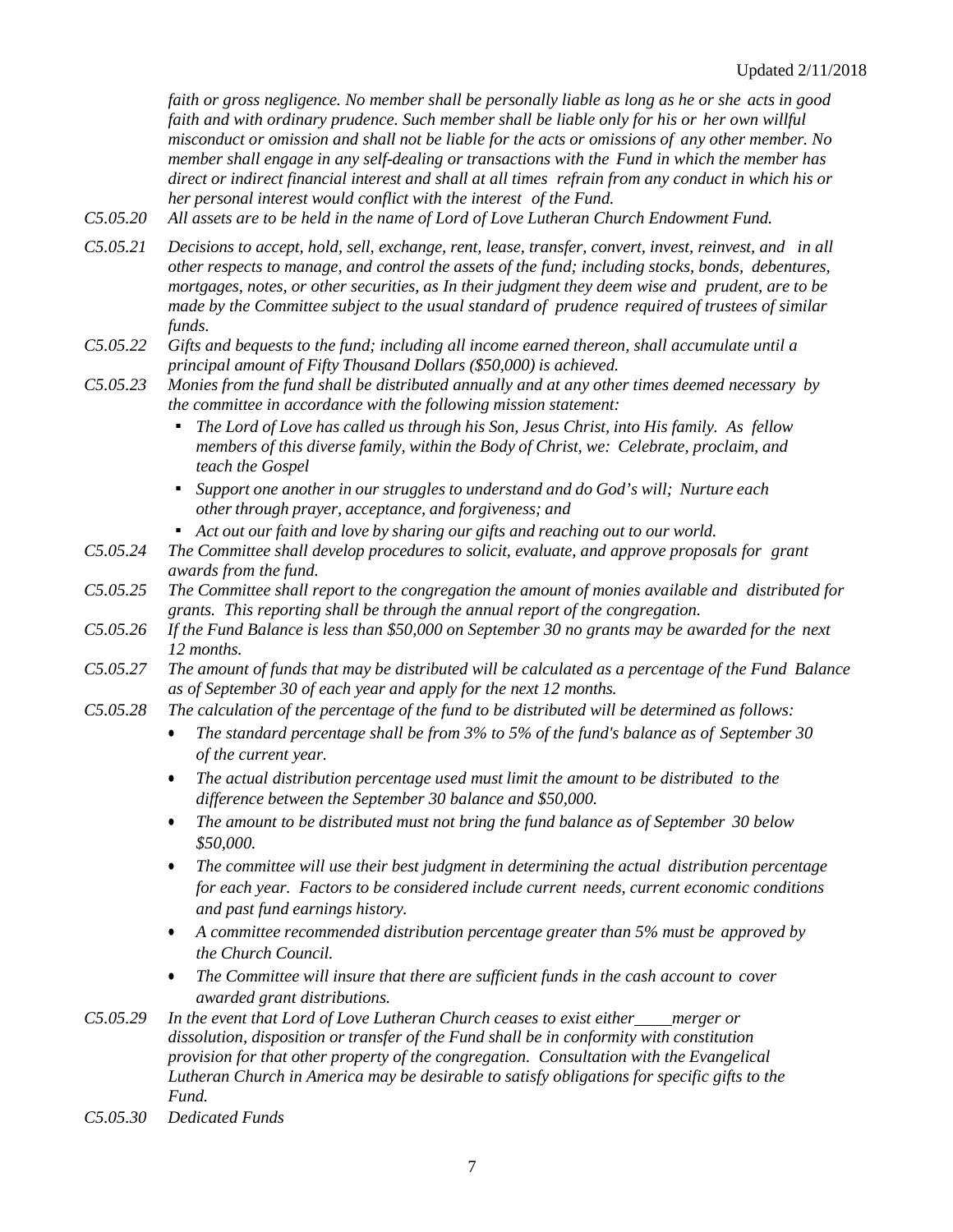- *C5.05.31 The Congregation Council is authorized to direct the treasurer to establish accounts as necessary within the checking and/or savings accounts of the church to be used to fund a committee, organization, or special project of the church, or to support a specialized ministry or mission of the congregation.*
- *C5.05.40 Receipt of Special Gifts*
- *C5.05.41 The Congregation Council is authorized to establish and administer policies related to the receipt of undesignated and special gifts and how accepted gifts may be distributed to various funds, including but not limited to the Endowment Fund, Memorial Fund, Major Improvement Fund, General Fund, and other Special Funds established to support the ministries and special projects of the congregation.*

# **Chapter 6.**

# **CHURCH AFFILIATION**

- \*C6.01. This congregation shall be an interdependent part of the Evangelical Lutheran Church in America or its successor, and of the NEBRASKA Synod of the Evangelical Lutheran Church in America. This congregation is subject to the discipline of the Evangelical Lutheran Church in America.
- \*C6.02. This congregation accepts the Confession of Faith and agrees to the Purposes of the Evangelical Lutheran Church in America and shall act in accordance with them.
- \*C6.03. This congregation acknowledges its relationship with the Evangelical Lutheran Church in America in which:
	- a. This congregation agrees to be responsible for its life as a Christian community.
	- b. This congregation pledges its financial support and participation in the life and mission of the Evangelical Lutheran Church in America.
	- c. This congregation agrees to call pastoral leadership from the roster of ministers of Word and Sacrament of the Evangelical Lutheran Church in America in accordance with its call procedures except in special circumstances and with the approval of the bishop of the synod. These special circumstances are limited either to calling a candidate approved for the roster of ministers of the Word and Sacrament of the Evangelical Lutheran Church in America or to contracting for pastoral services with a minister of the Word and Sacrament of a church body with which the Evangelical Lutheran Church in America officially has established a relationship of full communion.
	- d. This congregation agrees to consider ministers of Word and Service for call to other staff positions in the congregation according to the procedures of the Evangelical Lutheran Church in America.
	- e. This congregation agrees to file this constitution and any subsequent changes to this constitution with the synod for review to ascertain that all of its provisions are in agreement with the constitution and bylaws of the Evangelical Lutheran Church in America and with the constitution of the synod.
- \*C6.04. Affiliation with the Evangelical Lutheran Church in America may be terminated as follows:
	- a. This congregation takes action to dissolve.
	- b. This congregation ceases to exist.
	- c. This congregation is removed from membership in the Evangelical Lutheran Church in America according to the procedures for discipline of the Evangelical Lutheran Church in America.
	- d. This congregation follows the procedures outlined in C6.05.
- \*C6.05. This congregation may terminate its relationship with the Evangelical Lutheran Church in America by the following procedure:
	- a. A resolution indicating the desire of this congregation to terminate its relationship must be adopted at a legally called and conducted meeting of this congregation by a two-thirds vote of the voting members present. Such meeting may be held no sooner than 30 days after written notice of the meeting is received by the bishop of the synod, during which time the congregation shall consult with the bishop and the bishop's designees, if any. The times and manner of the consultation shall be determined by the bishop in consultation with the Congregation Council. Unless he or she is a voting member of the congregation, the bishop and the bishop's designees, if any, shall have voice but not vote at the meeting.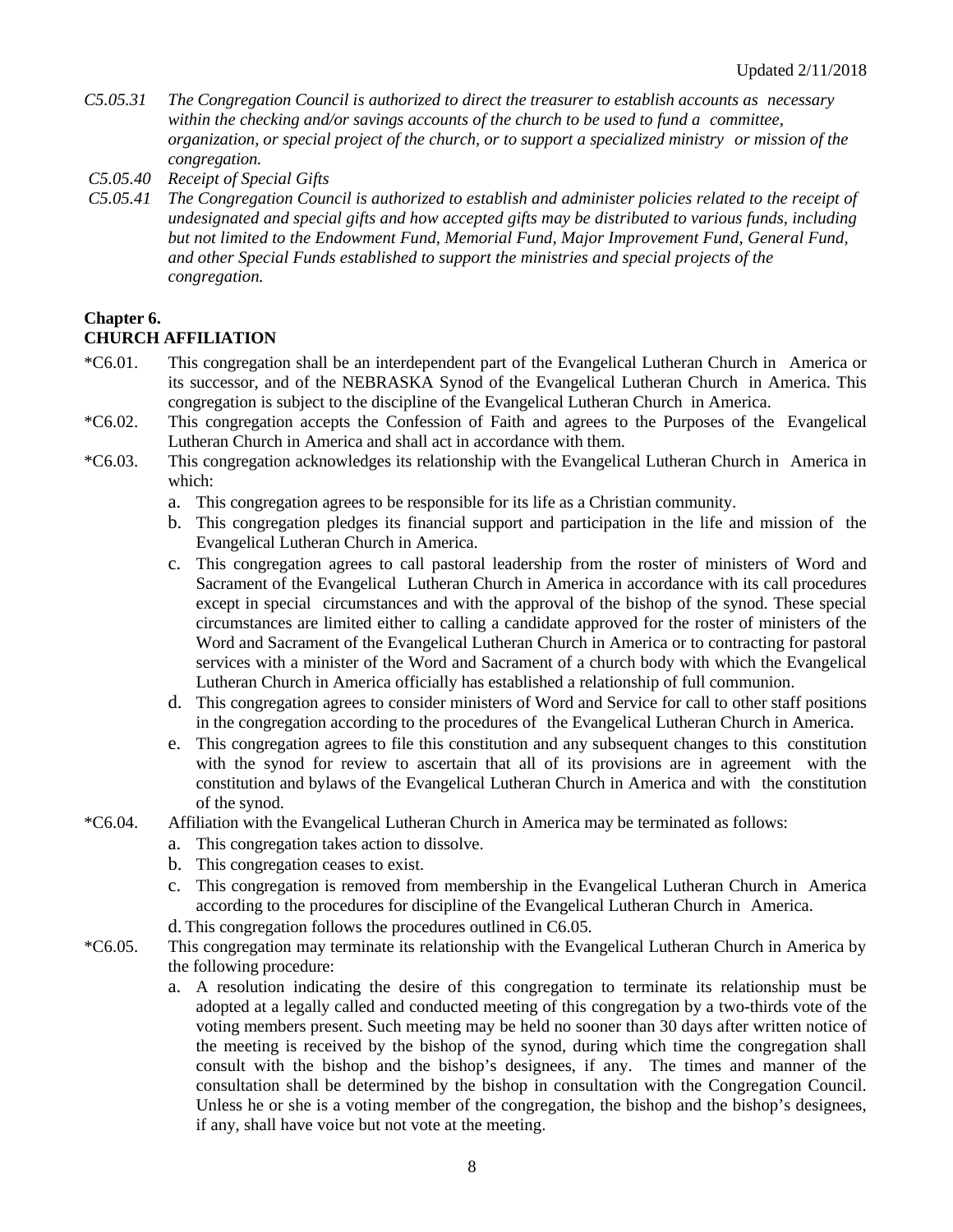- b. The secretary of this congregation shall submit a copy of the resolution to the bishop, attesting that the special meeting was legally called and conducted and certifying the outcome of the vote and shall mail a copy of the resolution to voting members of the congregation. This notice shall be submitted within 10 days after the resolution has been adopted.
- c. The bishop of the synod shall continue in consultation, as specified in paragraph a. above during a period of at least 90 days after receipt by the synod of the notice as specified in paragraph b. above.
- d. If this congregation, after such consultation, still seeks to terminate its relationship, such action may be taken at a legally called and conducted special meeting by a two-thirds vote of the voting members present. Notice of the meeting shall be mailed to all voting members and to the bishop at least 10 days in advance of the meeting. Unless he or she is a voting member of the congregation, the bishop and the bishop's designees, if any, shall have voice but not vote at the meeting.
- e. A copy of the resolution, attesting that the special meeting was legally called and conducted and certifying the outcome of the vote, shall be sent to the bishop within 10 days after the resolution has been adopted, at which time the relationship between the congregation and this church shall be terminated subject to paragraphs g., h., and i. below. Unless this notification to the bishop also certifies that the congregation has voted by a two-thirds vote to affiliate with another Lutheran denomination, the congregation will be conclusively presumed to be an independent or non-Lutheran church.
- f. Notice of termination shall be forwarded by the bishop to the secretary of the ELCA, who shall report the termination to the Churchwide Assembly.
- g. This congregation shall abide by these covenants by and among the three expressions of this church:
	- 1) Congregations seeking to terminate their relationship with this church which fail or refuse to comply with each of the foregoing provisions in \*C6.05. shall be required to receive Synod Council approval before terminating their membership in this church.
	- 2) Congregations which had been members of the Lutheran Church in America shall be required, in addition to complying with the foregoing provisions in \*C6.05., to receive synodical approval before terminating their membership in this church.
	- 3) Congregations established by the Evangelical Lutheran Church in America shall be required, in addition to complying with the foregoing provisions in \*C6.05., to satisfy all financial obligations to this church and receive Synod Council approval before terminating their membership in this church.
- h. If this congregation fails to achieve the required two-thirds vote of voting members present at the congregation's first meeting as specified in paragraph a. above, another special meeting to consider termination of relationship with this church may be called no sooner than six months after that first meeting. If this congregation fails to achieve the required two-thirds vote of voting members present at the congregation's second meeting as specified in paragraph d. above, another attempt to consider termination of relationship with this church must follow all requirements of \*C6.05. and may begin no sooner than six months after that second meeting.
- \*C6.06. If this congregation considers relocation, it shall confer with the bishop of the synod in which it is territorially located and the appropriate unit of the churchwide organization before any steps are taken leading to such action. The approval of the Synod Council shall be received before any such action is effected.
- \*C6.07 If this congregation considers developing an additional site to be used regularly for worship, it shall confer with the bishop of the synod in which it is territorially located and the appropriate unit of the churchwide organization before any steps are taken leading to such action.

# **Chapter 7. PROPERTY OWNERSHIP**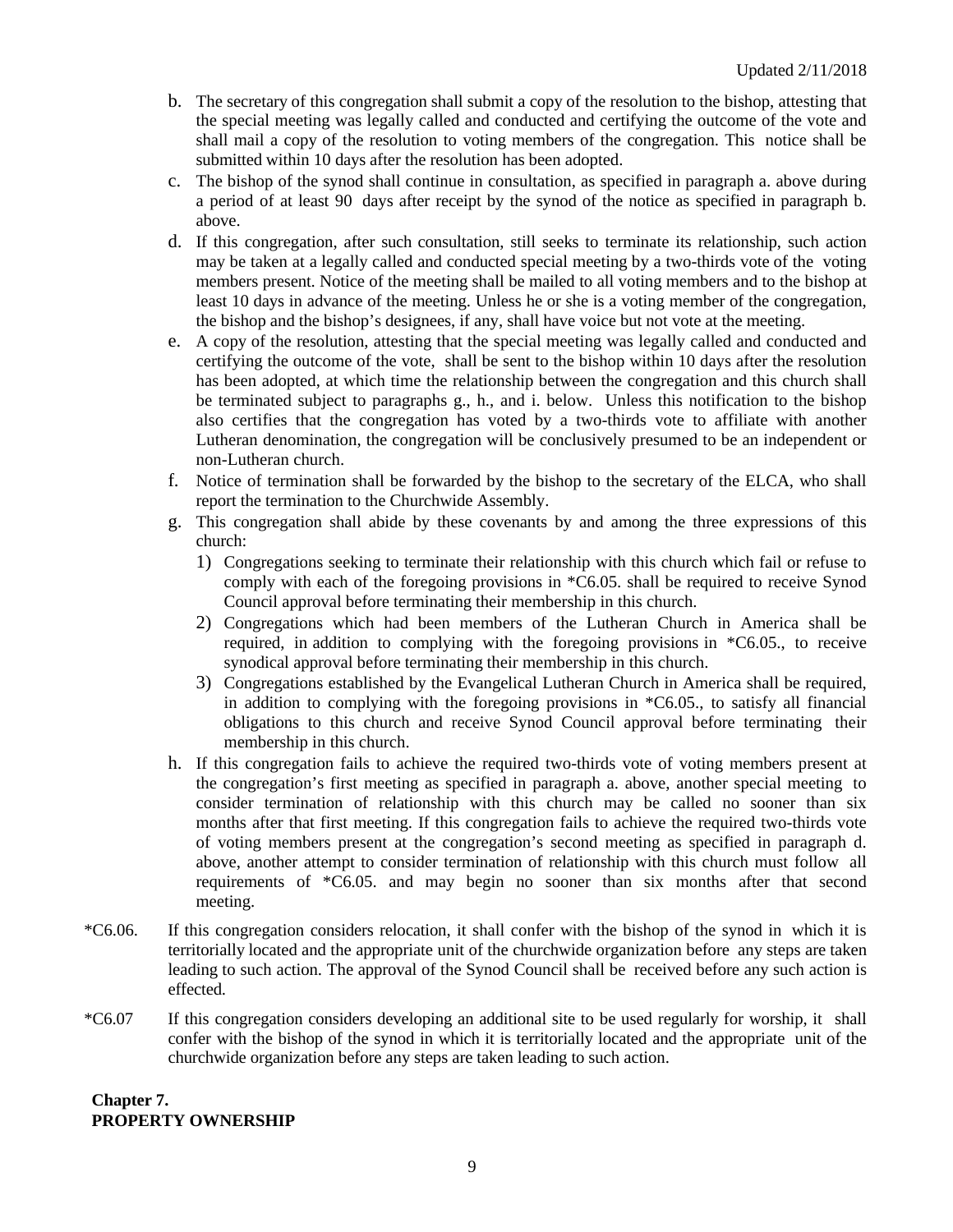- \*C7.01. If this congregation ceases to exist, title to undisposed property shall pass to the NEBRASKA Synod of the Evangelical Lutheran Church in America.
- \*C7.02. If this congregation is removed from membership in the Evangelical Lutheran Church in America according to its procedure for discipline, title to property shall continue to reside in this congregation.
- \*C7.03. If two-thirds of the voting members of this congregation present at a regularly called and conducted special meeting of this congregation vote to transfer to another Lutheran church body, title to property shall continue to reside in this congregation, provided the process for termination of relationship in \*C6.05. has been followed. Before this congregation takes action to transfer to another Lutheran church body, it shall consult with representatives of the NEBRASKA Synod.
- \*C7.04. If two-thirds of the voting members of this congregation present at a legally called and conducted special meeting of this congregation vote to become independent or relate to a non-Lutheran church body and have followed the process for termination of relationship in \*C6.05., title to property of this congregation shall continue to reside in this congregation only with the consent of the Synod Council. The Synod Council, after consultation with this congregation by the established synodical process, may give approval to the request to become independent or to relate to a non-Lutheran church body, in which case title shall remain with the majority of this congregation. If the Synod Council fails to give such approval, title shall remain with those members who desire to continue as a congregation of the Evangelical Lutheran Church in America.
- C7.05. Notwithstanding the provisions of \*C7.02. and \*C.7.03. above, where this congregation has received property from the synod pursuant to a deed or other instrument containing restrictions under provision 9.71.a. of the *Constitution, Bylaws, and Continuing Resolutions of the Evangelical Lutheran Church in America*, this congregation accepts such restrictions and:
	- a. Shall not transfer, encumber, mortgage, or in any way burden or impair any right, title, or interest in the property without prior approval of the Synod Council.
	- b. Shall—upon written demand by the Synod Council, pursuant to †S13.23. of the constitution of the NEBRASKA Synod— reconvey and transfer all right, title, and interest in the property to the synod.

# **Chapter 8. MEMBERSHIP**

- \*C8.01. Members of this congregation shall be those baptized persons on the roll of this congregation at the time that this constitution is adopted and those who are admitted thereafter and who have declared and maintain their membership in accordance with the provisions of this constitution and its bylaws.
- \*C8.02. Members shall be classified as follows:
	- a. *Baptized* members are those persons who have been received by the Sacrament of Holy Baptism in this congregation, or, having been previously baptized in the name of the Triune God, have been received by certificate of transfer from other Lutheran congregations or by affirmation of faith.
	- b. *Confirmed* members are baptized persons who have been confirmed in this congregation, those who have been received by adult baptism or by transfer as confirmed members from other Lutheran congregations, or baptized persons received by affirmation of faith.
	- c. *Voting* members are confirmed members. Such confirmed members, during the current or preceding calendar year, shall have communed in this congregation and shall have made a contribution of record to this congregation. Members of this congregation who have satisfied these basic standards shall have the privilege of voice and vote at every regular and special meeting of the congregation as well as the other rights and privileges ascribed to voting members by the provisions of this constitution and its bylaws.
	- d. *Associate* members are persons holding membership in other Christian congregations who wish to retain such membership but desire to participate in the life and mission of this congregation. These individuals have all the privileges and duties of membership except voting rights or other rights and privileges ascribed to voting members by the provisions of this constitution and its bylaws.
	- e. **Seasonal** members are voting members of other ELCA congregations who wish to retain such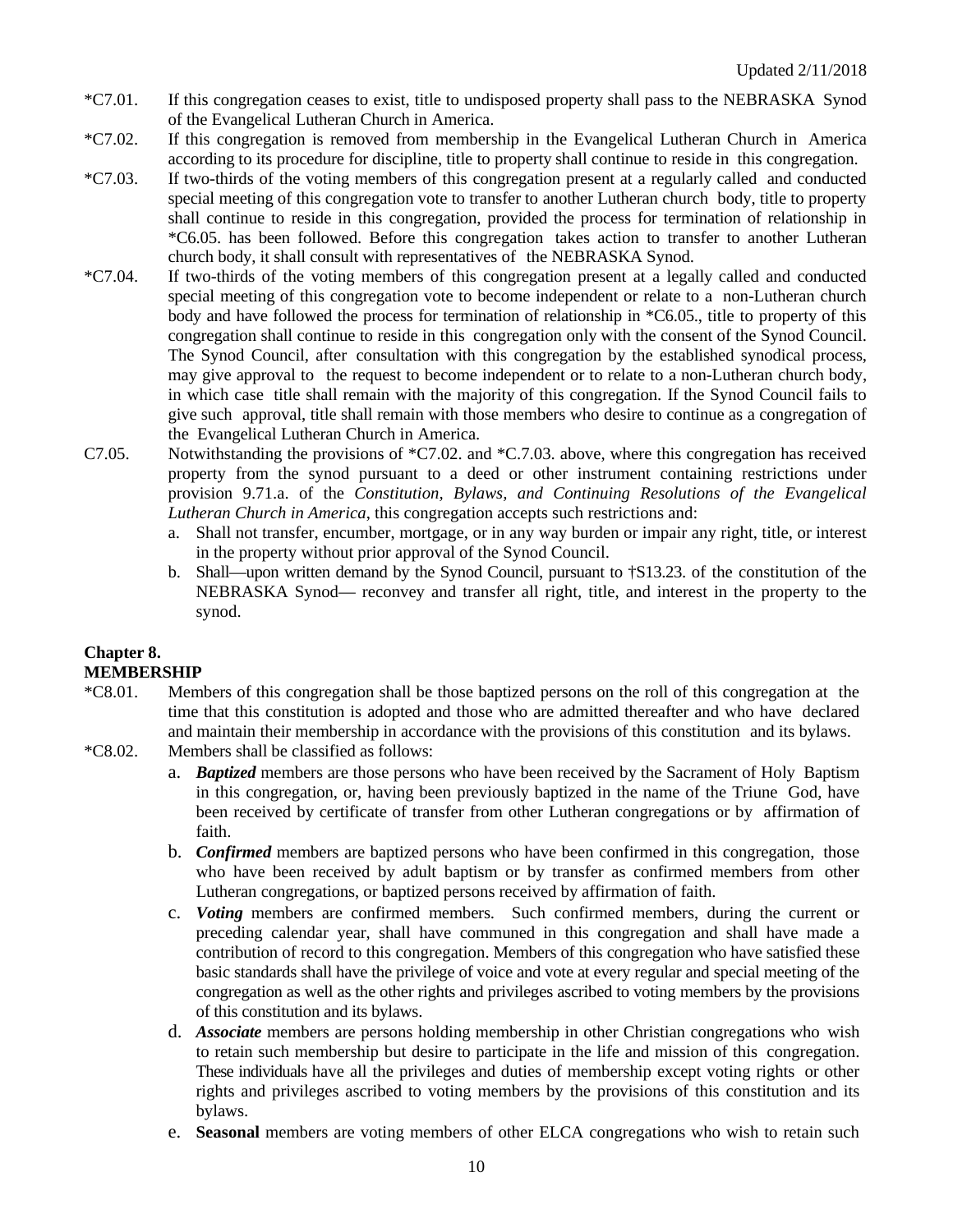membership but desire to participate in the life and mission of this congregation, including exercising limited voting rights in this congregation. The Congregation Council may grant seasonal membership to such persons provided that this congregation is a member of a synod where the Synod Council has approved seasonal member voting on its territory. Such seasonal members shall have all the privileges and duties of voting members except that:

- 1) they shall not be eligible for elected office in, or for membership on the Congregation Council or on a call committee of, this congregation;
- 2) they shall not have the right to vote on any matter concerning or affecting the call or termination of call of any minister of this congregation;
- 3) they shall not have the right to vote on any matter concerning or affecting the affiliation of this congregation with the ELCA;
- 4) they shall not be eligible to serve as voting members from this congregation of the Synod Assembly or the Churchwide Assembly;
- 5) they shall not, even if otherwise permitted by this congregation, vote by proxy or by absentee ballot; and
- 6) they shall not, within any two calendar month period, exercise voting rights in this congregation and in the congregation where they remain voting members.

### *C8.02.00 Baptized Members*

- *C8.02.01 A child, one or both of whose parents or guardians are members of the congregation, shall, upon receiving Baptism, become a baptized member.*
- *C8.02.02 A child, neither of whose parents or guardians is a member of the congregation, shall, upon receiving Baptism, become a baptized member of the congregation, unless for good reason the child is to be a baptized member of another congregation, in which case the child's membership shall be transferred to that congregation.*
- *C8.02.03 A child baptized in another congregation shall be received as a baptized member in the congregation when a transfer has been received.*
- *C8.02.04 An unbaptized adult who has received instruction and has given evidence of an adequate understanding and acceptance of the teachings of the Word of God as confessed by the Lutheran Church, shall, upon confession of faith and Baptism, become a baptized member of the congregation.*
- *C8.02.05 When one or both parents of baptized children are received into the membership of the congregation, such children should be received as baptized members with the consent of the member parent or parents.*
- *C8.02.06 Where a baptized child is an orphan or a ward of someone and these people move into the area served by this congregation, the child may be received as a baptized member when it is commended to the care of this congregation by the congregation which baptized the child.*
- *C8.02.07 When the parents of a baptized child are not themselves members of the Lutheran Church but move into the area served by this congregation and desire to have their child put within the pastoral care of this congregation, the child may be received as a baptized member.*
- *C8.02.10 Confirmed Members*
- *C8.02.11 Baptized adults, previously members of a Lutheran congregation, who have received instruction in the teachings of the Word of God as confessed by the Lutheran Church, upon recommendation of the Pastor, shall be admitted to confirmed membership through the Affirmation of Baptism.*
- *C8.02.12 A baptized member of the congregation shall become a confirmed member through the Affirmation of Baptism.*
- *C8.02.13 An applicant for membership who presents a letter of transfer which certifies that the applicant is a confirmed member in good standing of a Lutheran congregation shall become a confirmed member of the congregation upon approval by the Congregation Council. The acceptance of the applicant shall be reported to the congregation.*
- *C8.02.14 An applicant for membership who presents evidence of membership in a Lutheran congregation but*  does not have a Letter of Transfer shall he admitted to confirmed membership when the *Congregation Council has determined that the applicant meets the standards of Christian faith and*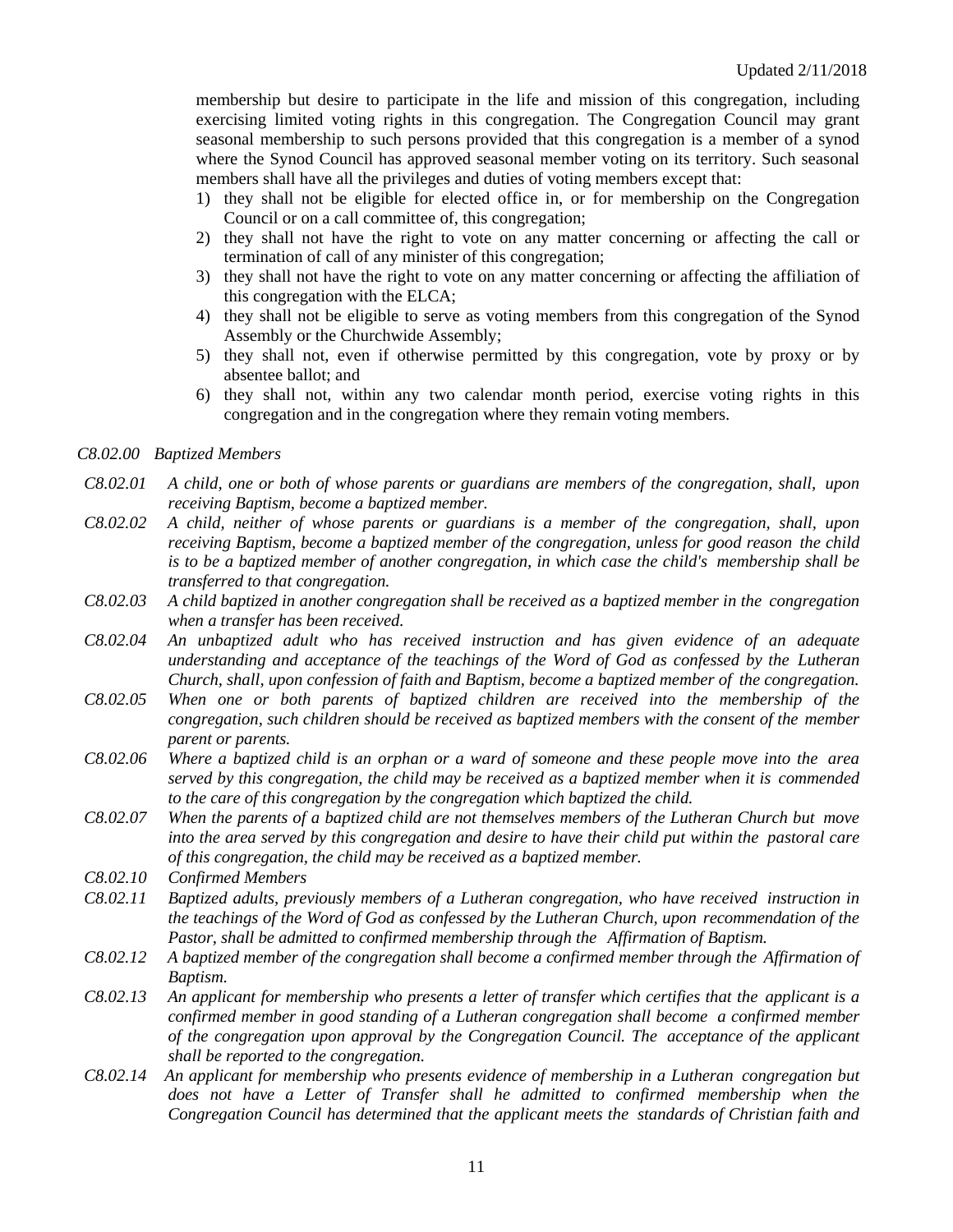*life indicated in the constitution and by-laws and when the applicant has reaffirmed their faith before the congregation.*

- *C8.02.20 Voting Members*
- *C8.02.21 The roster of voting members shall be available at all officially called meetings of the congregation.*
- \*C8.03. All applications for confirmed membership shall be submitted to and shall require the approval of the Congregation Council,
- \*C8.04. It shall be the privilege and duty of members of this congregation to:
	- a. make regular use of the means of grace, both Word and sacraments;
	- b. live a Christian life in accordance with the Word of God and the teachings of the Lutheran Church; and
	- c. support the work of this congregation, the synod, and the churchwide organization of the Evangelical Lutheran Church in America through contributions of their time, abilities, and financial support as biblical stewards.
- \*C8.05. Membership in this congregation shall be terminated by any of the following:
	- a. death;
	- b. resignation;
	- c. transfer or release;
	- d. disciplinary action in accordance with ELCA constitutional provision 20.41 and the accompanying bylaws; or
	- e. removal from the roll due to inactivity in accordance with the provisions of this constitution and its bylaws.

Such persons who have been removed from the roll of members shall remain persons for whom the church has a continuing pastoral concern.

#### *C8.05.00 Discontinuance of Membership*

- *C8.05.01 The congregation shall, in the event that a member moves from the community it serves, encourage the member to request a transfer to a Lutheran congregation which can serve the member effectively. Should the member fail to request a transfer, a Lutheran congregation in the community of the member's residence may be notified.*
- *C8.05.02 A confirmed member desiring to change their membership to another Lutheran congregation shall, upon request, receive a Letter of Transfer.*
- *C8.05.03 A confirmed member who, for a period of one year, does not appear to desire to participate in the life and worship of the congregation shall be visited by the pastor and the congregation's representative and encouraged by them to active membership, if, during the second year, the confirmed member does not actively participate, the member's name shall be removed from the active membership roster of the congregation.*
- *C8.05.04 A child, neither of whose parents or guardians is a member of the congregation, may be removed from the roster of baptized members if the child fails to participate in the life and worship of the congregation, but be retained on a responsibility list as one who is in special need of the congregation's prayer and concern.*
- *C8.05.10 Responsibility List*
- *C8.05.11 The names of members removed from the active membership roster of the congregation shall be retained on a responsibility list of those who are in special need of the congregation's prayers and concern.*
- *C8.05.12 Persons will be retained on this list indefinitely.*
- *C8.05.13 Persons named on this list do not have voting rights at any congregational meeting and cannot be elected or appointed to positions on the Congregation Council.*
- *C8.05.14 Persons named on this list are free to participate in all other facets of the congregational life.*
- *C8.05.15 Persons will be removed from the responsibility list through requests to transfer, request to be reinstated to active membership, or upon the death of the individual.*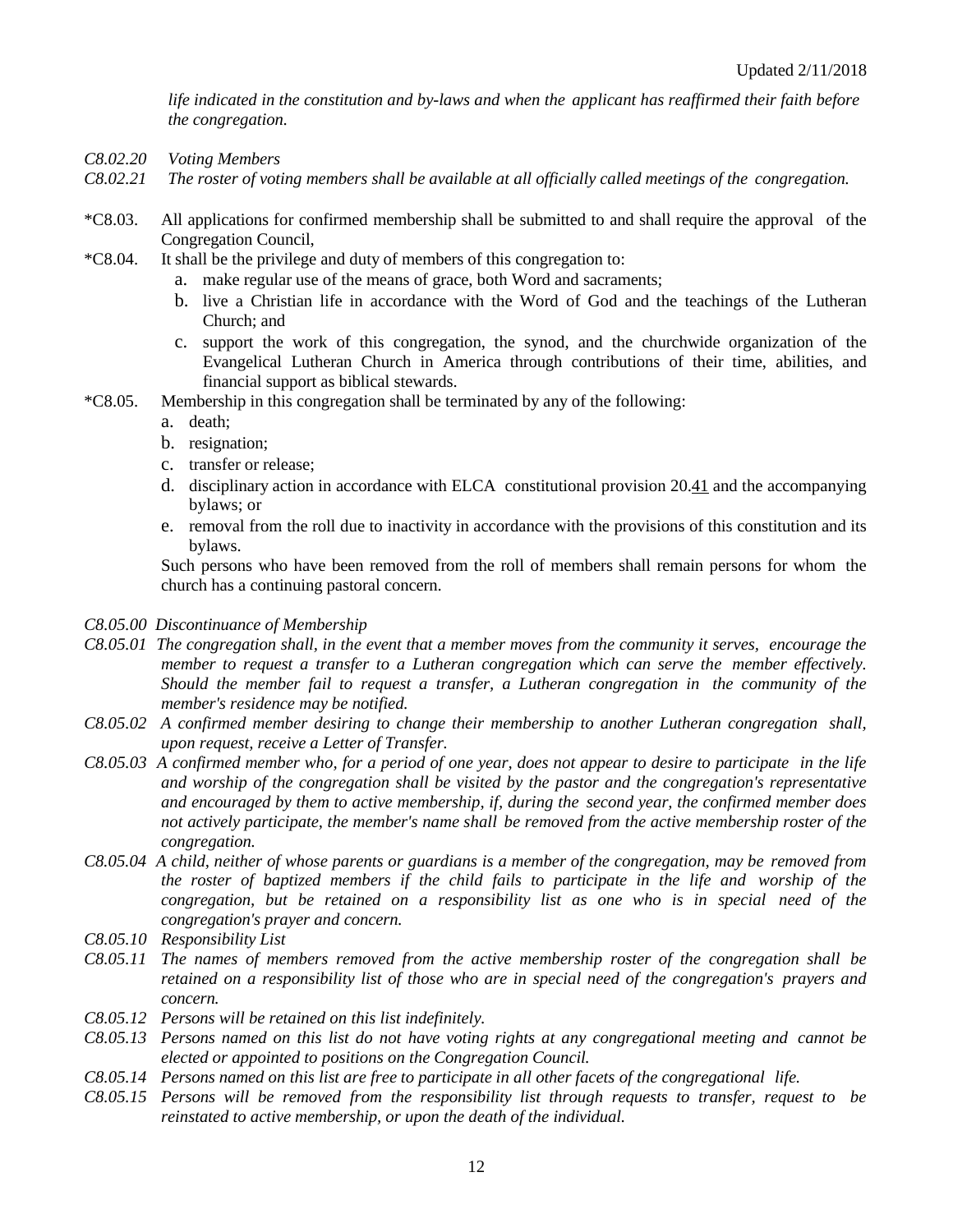# **Chapter 9.**

### ROSTERED MINISTER

- \*C9.01. Authority to call a pastor shall be in this congregation by at least a two-thirds vote of voting members present and voting at a meeting called for that purpose. Before a call is issued, the officers, or a committee elected by the congregation to recommend the call, shall seek the advice and help of the bishop of the synod.
- \*C9.02. Only a member of the roster of ministers of Word and Sacrament of the Evangelical Lutheran Church in America or a candidate for the roster of ministers of Word and Sacrament who has been recommended for the congregation by the synodical bishop may be called as a pastor of this congregation.
- \*C9.03. Consistent with the faith and practice of the Evangelical Lutheran Church in America,
	- a. Every minister of Word and Sacrament shall:
		- 1) preach the Word;
		- 2) administer the sacraments;
		- 3) conduct public worship;
		- 4) provide pastoral care;
		- 5) seek out and encourage qualified persons to prepare for the ministry of the Gospel;
		- 6) impart knowledge of this church and its wider ministry through distribution of its communications and publications;
		- 7) witness to the Kingdom of God in the community, in the nation, and abroad; and
		- 8) speak publicly to the world in solidarity with the poor and oppressed, calling for justice and proclaiming God's love for the world.
	- b. Each pastor with a congregational call shall, within the congregation:
		- 1) offer instruction, confirm, marry, visit the sick and distressed, and bury the dead;
		- 2) relate to all schools and organizations of this congregation;
		- 3) install regularly elected members of the Congregation Council;
		- 4) with the council, administer discipline; and
		- 5) endeavor to increase the support given by the congregation to the work of the ELCA churchwide organization and of the Nebraska Synod of the ELCA.
- \*C9.04. The specific duties of the pastor, compensation, and other matters pertaining to the service of the pastor shall be included in a letter of call, which shall be attested by the bishop of the synod.
- *C9.04.00 Letter of Call*
- *C9.04.01 A Call to a member of the clergy to a pastoral staff position shall be issued only with the concurrence of the current pastor of the congregation and in accordance with the provisions of this paragraph.*
- *C9.04.02 When the congregation has voted to call a pastor, it shall issue a Letter of Call to the pastor-elect, in a form approved by the Evangelical Lutheran Church of America.*
- *C9.04.03 The Letter of Call shall be signed by the chairperson and the secretary of the meeting at which the Call was voted.*
- *C9.04.04 The Call shall normally be for an indefinite time.*
- \*C9.05. The provisions for termination of the mutual relationship between a minister of Word and Sacrament and this congregation shall be as follows:
	- a. The call of this congregation, when accepted by a pastor, shall constitute a continuing mutual relationship and commitment, which, shall be terminated only by death or, following consultation with the synodical bishop, for the following reasons:
		- 1) mutual agreement to terminate the call or the completion of a call for a specific term;
		- 2) resignation of the pastor, which shall become effective, unless otherwise agreed, no later than 30 days after the date on which it was submitted;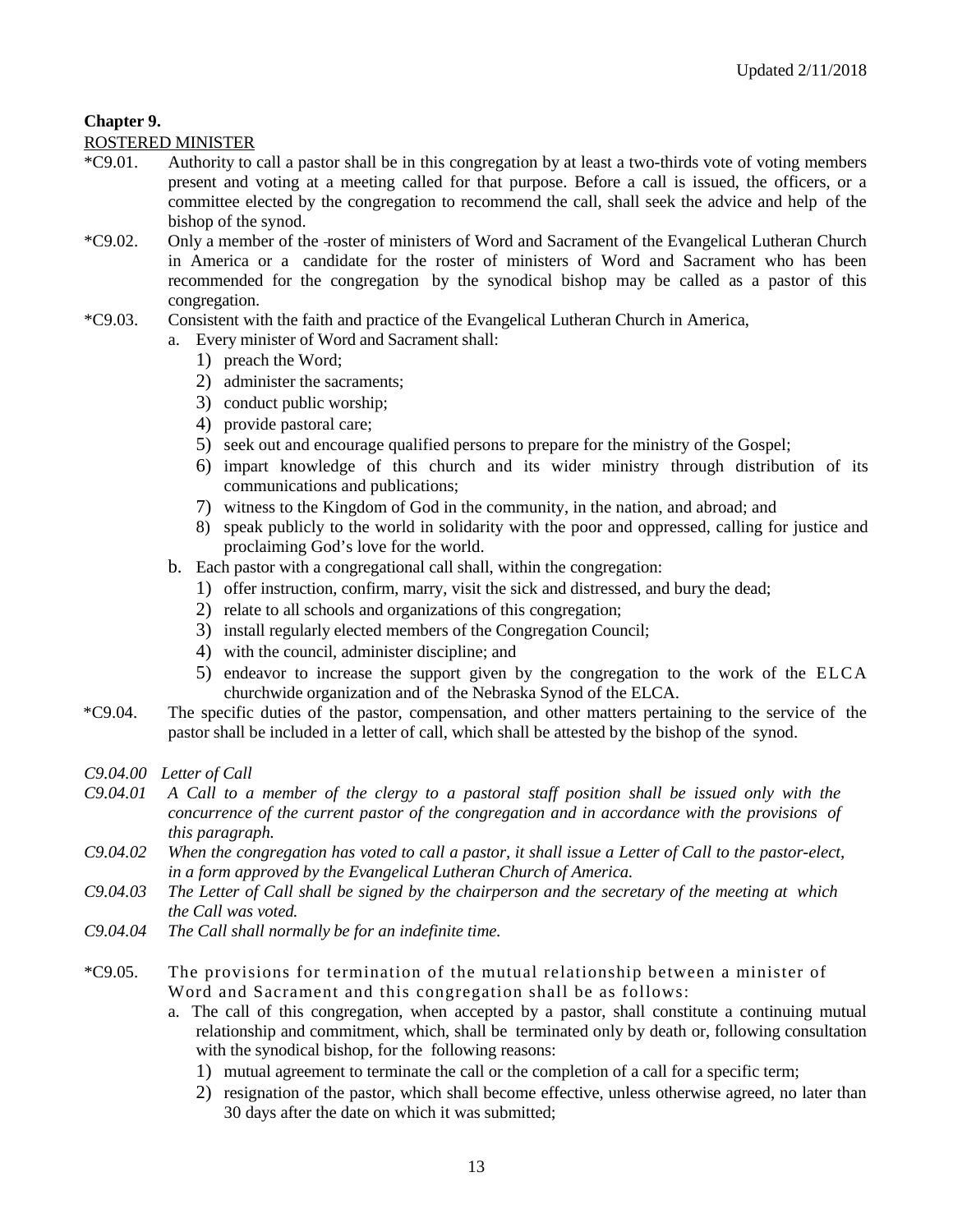- 3) inability to conduct the pastoral office effectively in the congregation in view of local conditions;
- 4) physical disability, or mental incapacity of the pastor;
- 5) suspension of the pastor through discipline for more than three months;
- 6) resignation or removal of the pastor from the roster of ministers of Word and Sacrament of this church;
- 7) termination of the relationship between this church and the congregation;
- 8) dissolution of the congregation; or the termination of a parish arrangement; or
- 9) suspension of the congregation through discipline for more than six months.
- b. When allegations of physical disability or mental incapacity of the pastor under paragraph a.4) above, or ineffective conduct of the pastoral office under paragraph a.3) above, have come to the attention of the bishop of the synod,
	- 1) the bishop in his or her sole discretion may investigate such conditions personally together with a committee of two rostered ministers and one layperson, or
	- 2) When such allegations have been brought to the synod's attention by an official recital of allegations by the congregation council or by a petition signed by at least one-third of the voting members of the congregation, the bishop personally shall investigate such conditions together with a committee of two rostered ministers and one layperson.
- c. In case of alleged physical disability or mental incapacity, under paragraph a.4) above, the bishop's committee shall obtain and document competent medical opinion concerning the pastor's condition. When a disability or incapacity is evident to the committee, the bishop of the synod may declare the pastorate. When the pastorate is declared vacant, the Synod Council shall list the pastor on the roster of Ministers of Word and Sacrament as disabled. Upon removal of the disability and restoration of the pastor to health, the bishop shall take steps to enable the pastor to resume the ministry, either in the congregation last served or in another appropriate call.
- d. In the case of alleged local difficulties that imperil the effective functioning of the congregation, under paragraph a.3) above, the bishop's committee shall endeavor to hear from, - all concerned persons, after which the bishop together with the committee shall present their recommendations first to the pastor and then to the congregation. The recommendations of the bishop's committee must address whether the pastor's call should come to an end and, if so, may suggest appropriate severance arrangements. The committee may also propose other actions that should be undertaken by the congregation and by the pastor, if appropriate. If the pastor and congregation agree to carry out such recommendations, no further action need be taken by the synod.
- e. If either party fails to assent, to the recommendations of the bishop's committee concerning the pastor's call, the congregation may dismiss the pastor only at a legally called meeting after consultation with the bishop, either (a) by a two-thirds vote of the voting members present and voting where the bishop and the committee did not recommend termination of the call, or (b) by a majority vote of the voting members present and voting where the bishop and the committee recommend termination of the call.
- f. If, in the course of proceedings described in paragraph c. or paragraph d. above the bishop's committee concludes that there may be grounds for discipline, the committee shall make recommendations concerning disciplinary action in accordance with the provisions of this church's constitution, bylaws, and continuing resolutions.

### C9.*05.00 Call to another ministry*

*C9.05.01 If a pastor receives a Call to another ministry, said pastor may consult the Congregation Council, or if the pastor desires, the congregation, before reaching* a *decision. Th*e *pastor shall announce his or her decision* as *quickly* as *possible, normally within three* weeks.

\*C9.06. At a time of pastoral vacancy, an interim pastor shall be appointed by the bishop of the synod with the consent of this congregation or the Congregation Council.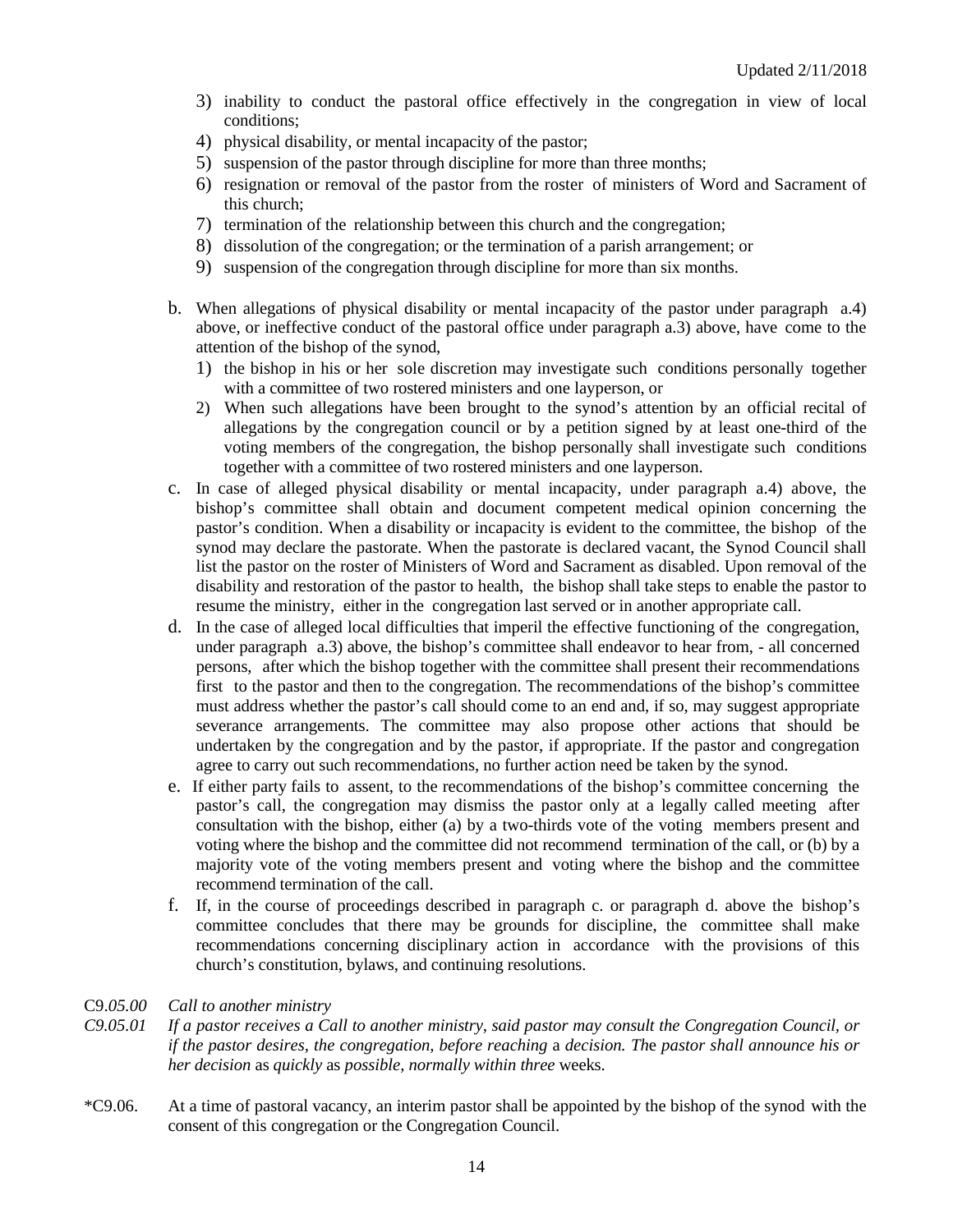- \*C9.07. During the period of service, an interim pastor shall have the rights and duties in the congregation of a regularly called pastor and may delegate the same in part to a supply pastor with the consent of the bishop of the synod and this congregation or Congregation Council. The interim pastor and any rostered minister providing assistance shall refrain from exerting influence in the selection of a pastor. Unless previously agreed upon by the Synod Council, an interim pastor is not available for a regular call to the congregation served.
- \*C9.08. This congregation shall make satisfactory settlement of all financial obligations to a former pastor before calling a successor. A pastor shall make satisfactory settlement of all financial obligations to this congregation before beginning service in a call to another congregation or employment in another ministry setting related to the Evangelical Lutheran Church in America.
- \*C9.09. When a pastor is called to serve in company with another pastor or pastors, the privileges and responsibilities of each pastor shall be specified in documents to accompany the call and to be drafted in consultation involving the pastors, the Congregation Council, and the bishop of the synod. As occasion requires, the documents may be revised through a similar consultation.
- \*C9.11. With the approval of the bishop of the synod, the congregation may depart from \*C9.05.a and call a pastor for a specific term. Details of such calls shall be in writing setting forth the purpose and conditions involved. Prior to the completion of a term, the bishop or a designated representative of the bishop shall meet with the pastor and representatives of the congregation for a review of the call. Such a call may also be terminated before its expiration in accordance with the provisions of \*C9.05.a.
- \*C9.12. The pastor of this congregation:
	- a. shall keep accurate parochial records of all baptisms, confirmations, marriages, burials, communicants, members received, members dismissed, or members excluded from the congregation;
	- b. shall submit a summary of such statistics annually to the synod; and
	- c. shall become a member of this congregation upon receipt and acceptance of the letter of call. In a parish of multiple congregations, the pastor shall hold membership in one of the congregations.
- \*C9.13. The pastor(s) shall submit a report of his or her ministry to the bishop of the synod at least 90 days prior to each regular meeting of the Synod Assembly.
- \*C9.14. The parochial records of this congregation shall be maintained by the pastor and shall remain the property of the congregation. The secretary of this congregation shall attest in writing to the bishop of this synod that such records have been placed in his or her hands in good order by a departing pastor before the installation of that pastor in another field of labor or the granting by the synod of retired status to the pastor.
- C9.15 Under special circumstances, subject to the approval of the synodical bishop and the concurrence of this congregation, an minister of Word and Sacrament of a church body with which the Evangelical Lutheran Church in America officially has established a relationship of full communion may serve temporarily as pastor of this congregation under a contract between the congregation and the ordained minister in a form proposed by the synodical bishop and approved by the congregation.
- \*C9.21. Authority to call a minister of Word and Service shall be in this congregation by at least a two-thirds vote of voting members present and voting at a meeting legally called for that purpose. Before a call is issued, the officers, or a committee elected by this congregation to recommend the call, shall seek the advice and help of the bishop of the synod.
- \*C9.22. Only a member of the roster of Ministers of Word and Service of the Evangelical Lutheran Church in America or a candidate for the roster of Ministers of Word and Service who has been recommended for this congregation by the synodical bishop may be called as a deacon of this congregation.
- \*C9.23. Consistent with the faith and practice of the Evangelical Lutheran Church in America, every minister of Word and Service shall:
	- a. Be rooted in the Word of God, for proclamation and service;
	- b. Advocate a prophetic diakonia that commits itself to risk-taking and innovative service on the frontiers of the Church's outreach, giving particular attention to the suffering places in God's world;
	- c. Speak publicly to the world in solidarity with the poor and oppressed, calling for justice and proclaiming God's love for the world, witnessing to the realm of God in the community, the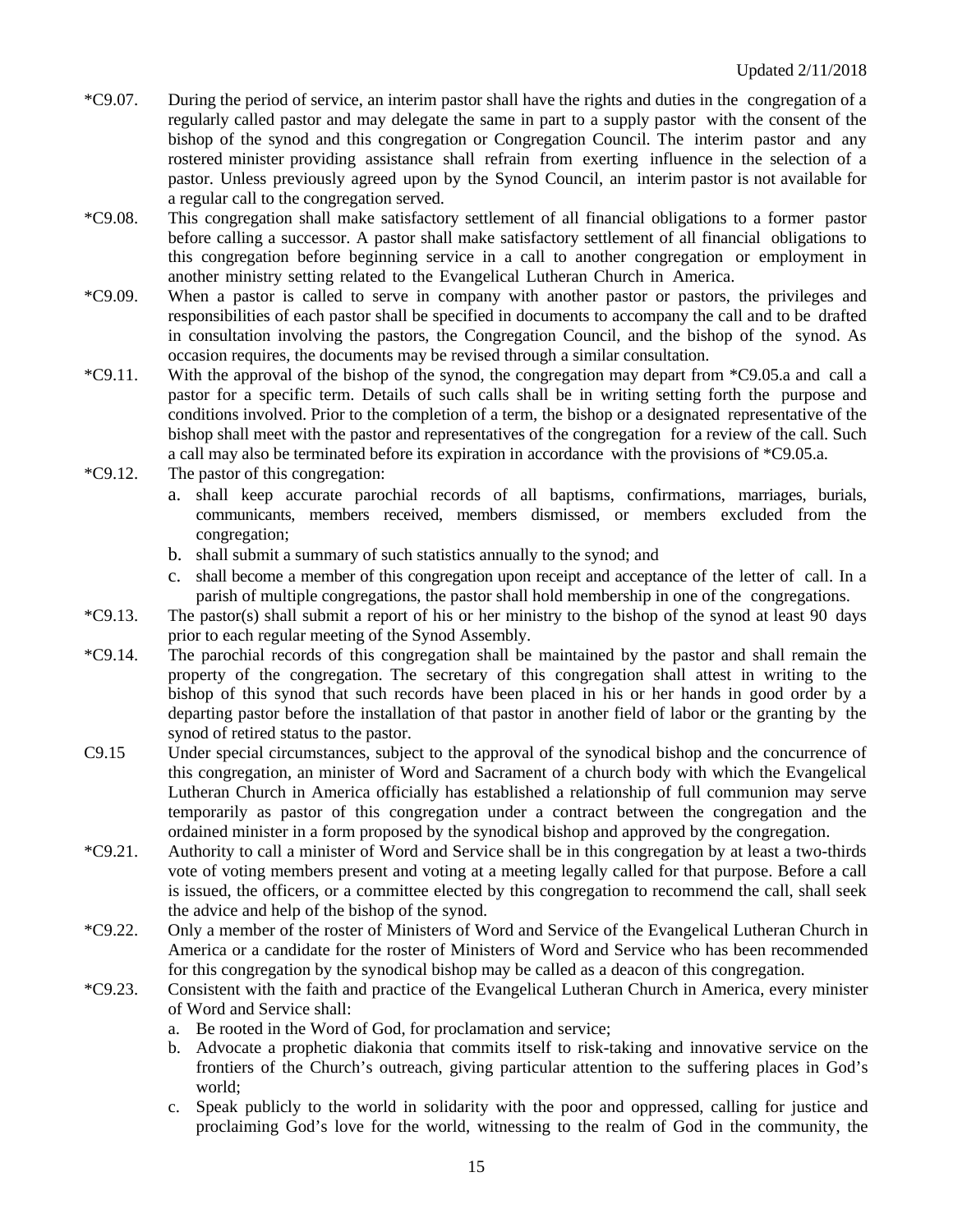nation, and abroad;

- d. Equip the baptized for ministry in God's world that affirms the gifts of all people;
- e. Encourage mutual relationships that invite participation and accompaniment of others in God's mission;
- f. Practice stewardship that respects God's gift of time, talents, and resources;
- g. Be grounded in a gathered community for ongoing diaconal formation;
- h. Share knowledge of the ELCA and its wider ministry of the gospel and advocate for the work of all expressions of this church; and
- i. Identify and encourage qualified persons to prepare for ministry of the gospel.
- \*C9.24. The specific duties of the deacon, compensation, and other matters pertaining to the service of the deacon shall be included in a letter of call, which shall be attested by the bishop of the synod.
- \*C9.25. The provisions for termination of the mutual relationship between a minister of Word and Service and this congregation shall be as follows:
	- a. The call of this congregation, when accepted by a deacon, shall constitute a continuing mutual relationship and commitment, which shall be terminated only by death or, following consultation with the synodical bishop, for the following reasons:
		- 1) mutual agreement to terminate the call or the completion of a call for a specific term;
		- 2) resignation of the deacon, which shall become effective, unless otherwise agreed, no later than 30 days after the date on which it was submitted;
		- 3) inability to conduct the ministry of Word and Service effectively in this congregation in view of local conditions;
		- 4) physical disability or mental incapacity of the deacon;
		- 5) suspension of the deacon through discipline for more than three months;
		- 6) resignation or removal of the deacon from the roster of Ministers of Word and Service of this church;
		- 7) termination of the relationship between this church and this congregation;
		- 8) dissolution of this congregation or the termination of a parish arrangement; or
		- 9) suspension of this congregation through discipline for more than six months.
	- b. When allegations of physical disability or mental incapacity of the deacon under paragraph a.4) above, or ineffective conduct of the office of minister of Word and Service under paragraph a.3) above, have come to the attention of the bishop of this synod,
		- 1) the bishop in his or her sole discretion may investigate such conditions personally together with a committee of two rostered ministers and one layperson, or
		- 2) when such allegations have been brought to the synod's attention by an official recital of allegations by the Congregation Council or by a petition signed by at least one-third of the voting members of this congregation, the bishop personally shall investigate such conditions together with a committee of two rostered ministers and one layperson.
	- c. In case of alleged physical disability or mental incapacity under paragraph a.4) above, the bishop's committee shall obtain and document competent medical opinion concerning the deacon's condition. When a disability or incapacity is evident to the committee, the bishop of this synod may declare the position vacant. When the position is declared vacant, the Synod Council shall list the deacon on the roster of Ministers of Word and Service as disabled. Upon removal of the disability and the restoration of the deacon to health, the bishop shall take steps to enable the deacon to resume the ministry, either in the congregation last served or in another appropriate call.
	- d. In the case of alleged local difficulties that imperil the effective functioning of this congregation under paragraph a.3) above, the bishop's committee shall endeavor to hear from all concerned persons, after which the bishop together with the committee shall present their recommendations first to the deacon and then to this congregation. The recommendations of the bishop's committee must address whether the deacon's call should come to an end and, if so, may suggest appropriate severance arrangements. The committee may also propose other actions that should be undertaken by this congregation and by the deacon, if appropriate. If the deacon and congregation agree to carry out such recommendations, no further action need be taken by the synod.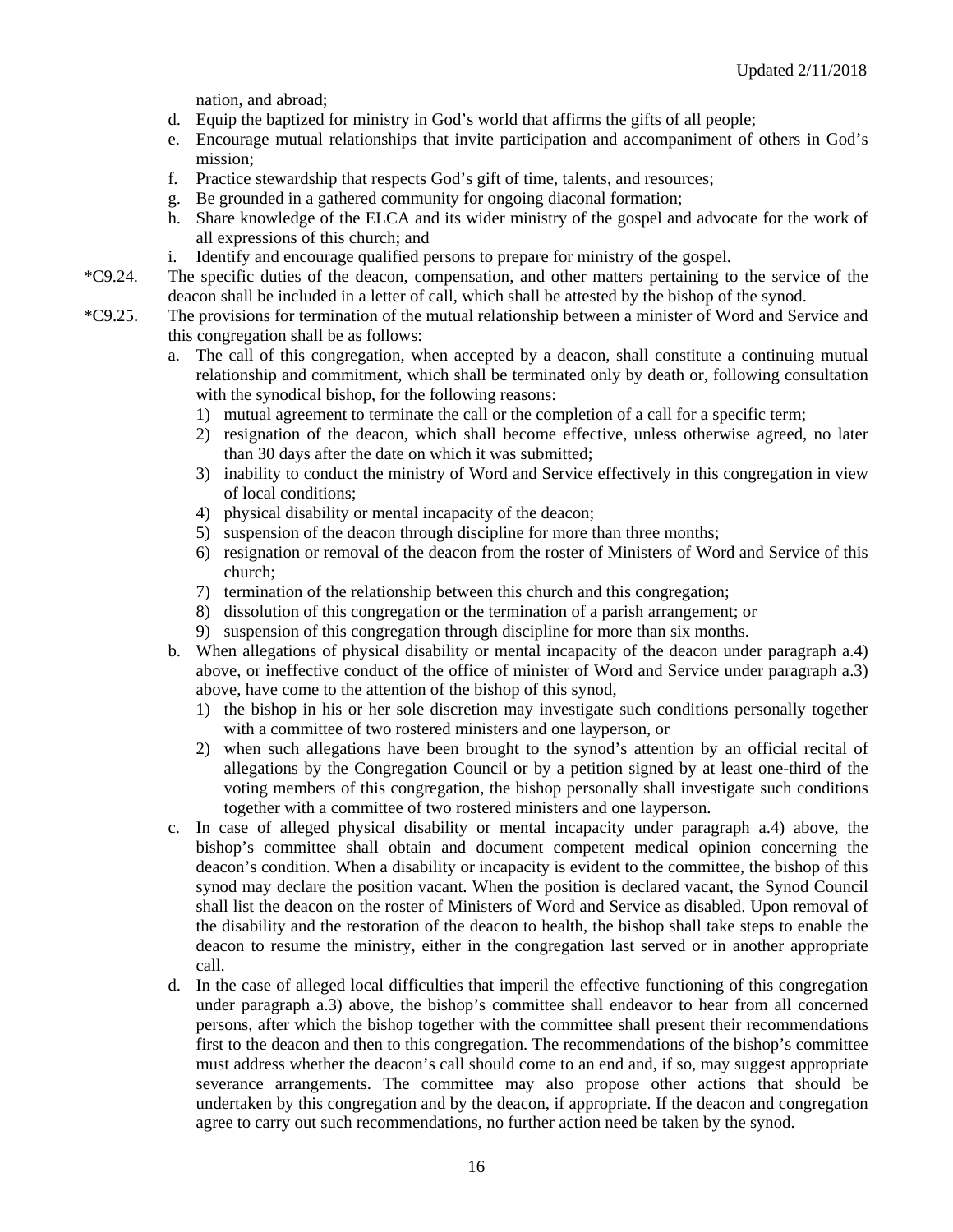- e. If either party fails to assent to the recommendations of the bishop's committee concerning the deacon's call, this congregation may dismiss the deacon only at a legally called meeting after consultation with the bishop, either (a) by a two-thirds vote of the voting members present and voting where the bishop and the committee did not recommend termination of the call, or (b) by a majority vote of the voting members present and voting where the bishop and the committee recommended termination of the call.
- f. If, in the course of proceedings described in paragraph c. or paragraph d. above, the bishop's committee concludes that there may be grounds for discipline, the committee shall make recommendations concerning disciplinary action in accordance with the provisions of this church's constitution, bylaws, and continuing resolutions.
- \*C9.26. The deacon shall make satisfactory settlement of all financial obligations to a former congregation before:
	- a. installation in another field of labor, or
	- b. the issuance of a certificate of dismissal or transfer.
- \*C9.27. When a deacon is called to serve in company with another rostered minister or other rostered ministers, the privileges and responsibilities of each rostered minister shall be specified in documents to accompany the call and to be drafted in consultation involving the rostered ministers, the Congregation Council, and the bishop of the synod. As occasion requires, the documents may be revised through a similar consultation.
- \*C9.28. With the approval of the bishop of the synod, this congregation may depart from \*C9.25.a. and call a deacon for a specific term. Details of such calls shall be in writing setting forth the purpose and conditions involved. Prior to the completion of a term, the bishop or a designated representative of the bishop shall meet with the deacon and representatives of this congregation for a review of the call. Such a call may also be terminated before its expiration in accordance with the provisions of \*C9.25.a.
- \*C9.29. The deacon shall become a member of this congregation upon receipt and acceptance of the letter of call. In a parish of multiple congregations, the deacon shall hold membership in one of the congregations.
- \*C9.31. The deacon(s) shall submit a report of his or her ministry to the bishop of the synod at least 90 days prior to each regular meeting of the Synod Assembly.

# **Chapter 10.**

### **CONGREGATION MEETING**

- C10.0l. The regular meeting(s) of this congregation shall be held at a time specified in the bylaws.
- *C10.01.00 Regular meetings*
- *C10.01.01 Meetings of the congregation shall be held within the first 3 Sundays of each February and November.*
- *C10.01.02 Reports for each meeting shall be submitted in writing to the pastor and President of the congregation not less than 14 days before the meeting.*
- *C10.01.03 The general order of business at each meeting shall be similar to the following:*
	- *a. Opening devotions*
	- *b. Approval of the minutes from prior meetings*
	- *c. Reports of the pastor(s), the congregation council, the treasurer, committees and others.*
	- *d. Elections (if held at this meeting)*
	- *e. Old or unfinished business*
	- *f. New business*

*g. Closing prayer*

*C10.01.04 Business for the February meeting shall include:*

- *a. Year-end financial report*
- *b. Report of committee accomplishments*
- *c. Pastor's parochial reports*
- *d. Committee and Congregation member visioning activities*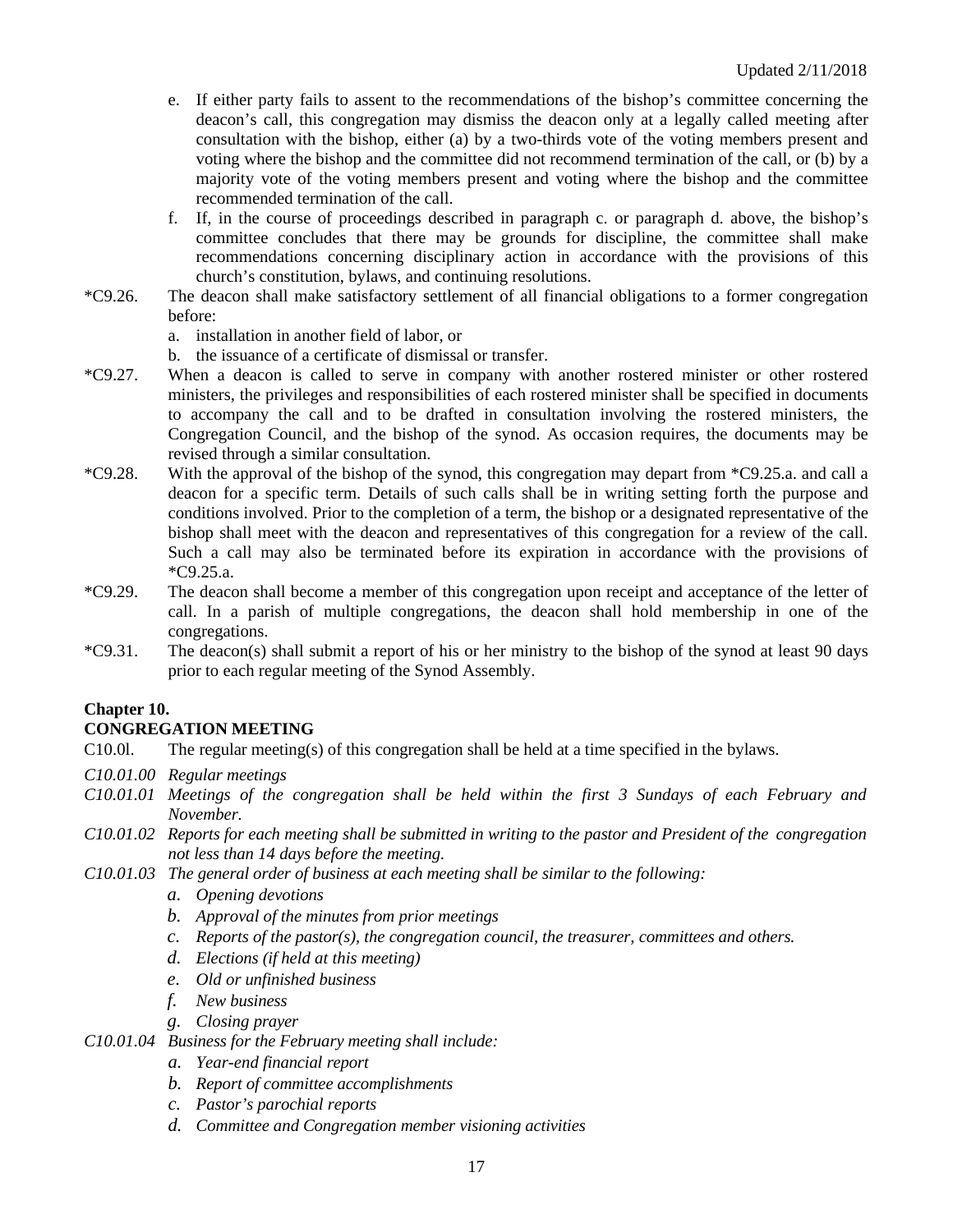- *e. Election of Synod Assembly Voting Members*
- *C10.01.05 Business for the November meeting shall include:*
	- *a. Proposal and approval of the budget for the following fiscal year*
	- *b. Year-to-date financial report*
	- *c. Election of officers and other members of the congregation council, members to standing and special committees*
	- *d. Committee reports on the vision for the year*
- *C10.01.06 The budget for the forthcoming fiscal year shall be submitted in writing to the congregation not less than 30 days prior to the meeting at which action will be taken.*
- *C10.01.07 In the following cases voting shall be by ballot:*
	- *a. Election of the Congregation Council*
	- *b. To adopt or amend the Articles of Incorporation, Constitution, By-laws of the Constitution*
	- *c. To call a pastor or request the resignation of a pastor*
	- *d. To sever membership in the Evangelical Lutheran Church of America*
	- *e. To dispose of, encumber, or purchase real property*
- C10.02. A special Congregation Meeting may be called by the Congregation Council, or the president of this congregation, and shall be called by the president of the congregation upon the written request of 10 percent of the voting members. The call for each special meeting shall specify the purpose for which it is to be held and no other business shall be transacted.
- C10.03. Notice of all meetings of this congregation shall be given at the services of worship on the preceding two consecutive Sundays.
- C10.04. Fifteen percent (15%) of the voting membership shall constitute a quorum.
- C10.05. Voting by proxy or by absentee ballot shall not be permitted.
- C10.06. All actions by the congregation shall be by majority vote except as otherwise provided in this constitution.
- C10.07. Meetings of the congregation shall be governed by parliamentary procedures as found in a current edition of parliamentary procedures.

#### **Chapter 11. OFFICERS**

- C11.01. The officers of this congregation shall be a president, vice president, secretary, and treasurer.
	- a. Duties and terms of office of the officers shall be specified in the bylaws.
	- b. The officers shall be voting members of the congregation.
	- c. Officers of this congregation shall serve similar offices of the Congregation Council and shall be voting members of the Congregation Council.
- *C11.01.00 Eligibility and Duties of Officers*
- *C11.01.01 Only a voting member of the congregation who has attained the age of nineteen (19) shall be eligible to serve as an officer.*
- *C11.01.02 The president shall preside at the meetings of the Congregation Council and of the congregation.*
- *C11.01.03 The vice-president shall preside at the meetings of the Congregation Council of the congregation in the absence of the president.*
- *C11.01.04 The secretary shall keep the minutes of the Congregation Council and of the congregation and be caretaker of the archives of the congregation.*
- *C11.01.05 The treasurer shall receive and disburse the funds of the congregation in accordance with the decisions of the congregation or the Congregational Council.*
- C11.02. The congregation shall elect its officers and they shall be the officers of the congregation. The officers shall be elected by written ballot. Their terms of office shall be specified in the by- laws.
- *C11.02.00 Terms of Office*
- *C11.02.01 The officers of the congregation shall be elected to an initial term of office of two years.*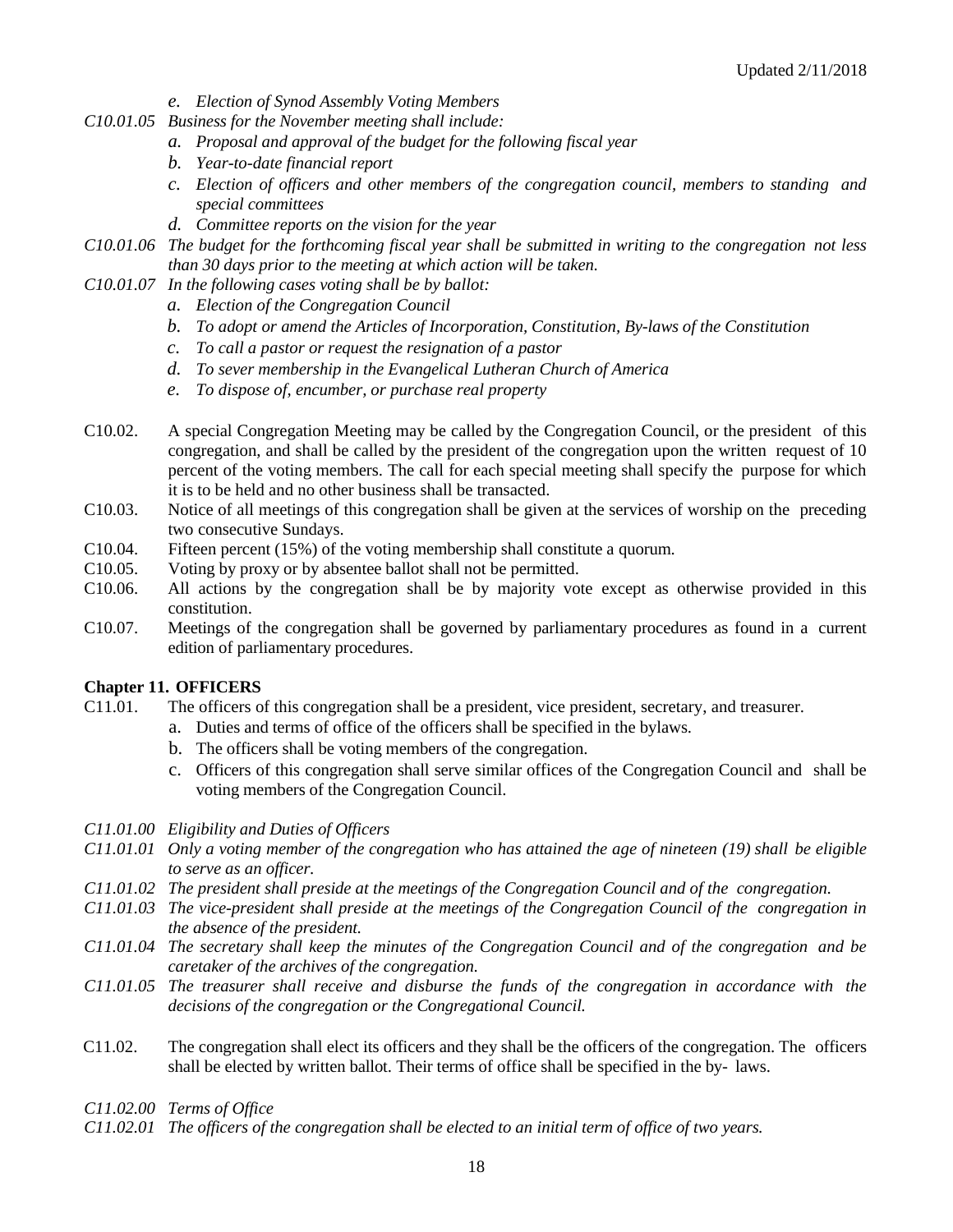*C11.02.02 The term of office may be extended with one (1) renewal.*

*C11.02.03 A member cannot serve as an officer for more than four consecutive years.* 

*C11.02.04 The term of office shall begin on January 1 following the election.*

C11.03. No officer shall hold more than one office at a time.

# **Chapter 12.**

### **CONGREGATION COUNCIL**

- C12.01. The voting membership of the Congregation Council shall consist of the officers of the congregation and other members of the congregation as specified in the bylaws. The pastor(s) shall be ex-officio member(s) of the Congregation Council.
- *C12.01.00 Membership on the Congregation Council*
- *C12.01.01 Only a voting member of the congregation who has attained the age of nineteen (19) shall be eligible for membership on the Congregation Council.*
- *C12.01.02 No household shall he represented on the Congregation Council by more than one member.*
- C12.02. The members of the Congregation Council shall be elected by written ballot. Their terms of office shall be specified in the bylaws.
- *C12.02.00 Terms of Office*
- *C12.02.01 The members of the Congregation Council shall be elected to an initial term of office of two years.*
- *C12.02.02 The term of office may be extended with annual renewals.*
- *C12.02.03 A member cannot serve as a member of the Congregation Council for more than 5 consecutive years.*
- *C12.02.04 The term of office shall begin on January 1 following the election.*
- C12.03. A member's place on the Congregation Council shall be declared vacant if the member (a) ceases to be a voting member of this congregation, (b) is absent from three successive regular meetings of the Congregation Council without cause or (c) tenders a resignation.
- *C12.03.00 Council Vacancies*
- *C12.03.01 If a vacancy occurs on the Congregation Council, the Congregation Council shall within 60 days appoint an eligible member of the congregation to fill the vacancy and complete the unexpired term. Should the unexpired term be one year or less, it shall not be considered in determining eligibility for succession.*
- C12.04. The Congregation Council shall have general oversight of the life and activities of this congregation, and in particular its worship life, to the end that everything be done in accordance with the Word of God and the faith and practice of the Evangelical Lutheran Church in America. The duties of the Congregation Council shall include the following:
	- a. To lead this congregation in stating its mission, to do long-range planning, to set goals and priorities, and to evaluate its activities in light of its mission and goals.
	- b. To seek to involve all members of this congregation in worship, learning, witness, service, and support.
	- c. To oversee and provide for the administration of this congregation to enable it to fulfill its functions and perform its mission.
	- d. To maintain supportive relationships with the rostered minister(s) and staff and help them annually to evaluate the fulfillment of their calling or employment.
	- e. To be examples individually and corporately of the style of life and ministry expected of all baptized persons.
	- f. To promote a congregational climate of peace and goodwill, and, as differences and conflicts arise, to endeavor to foster mutual understanding.
	- g. To arrange for pastoral service during the sickness or absence of the pastor.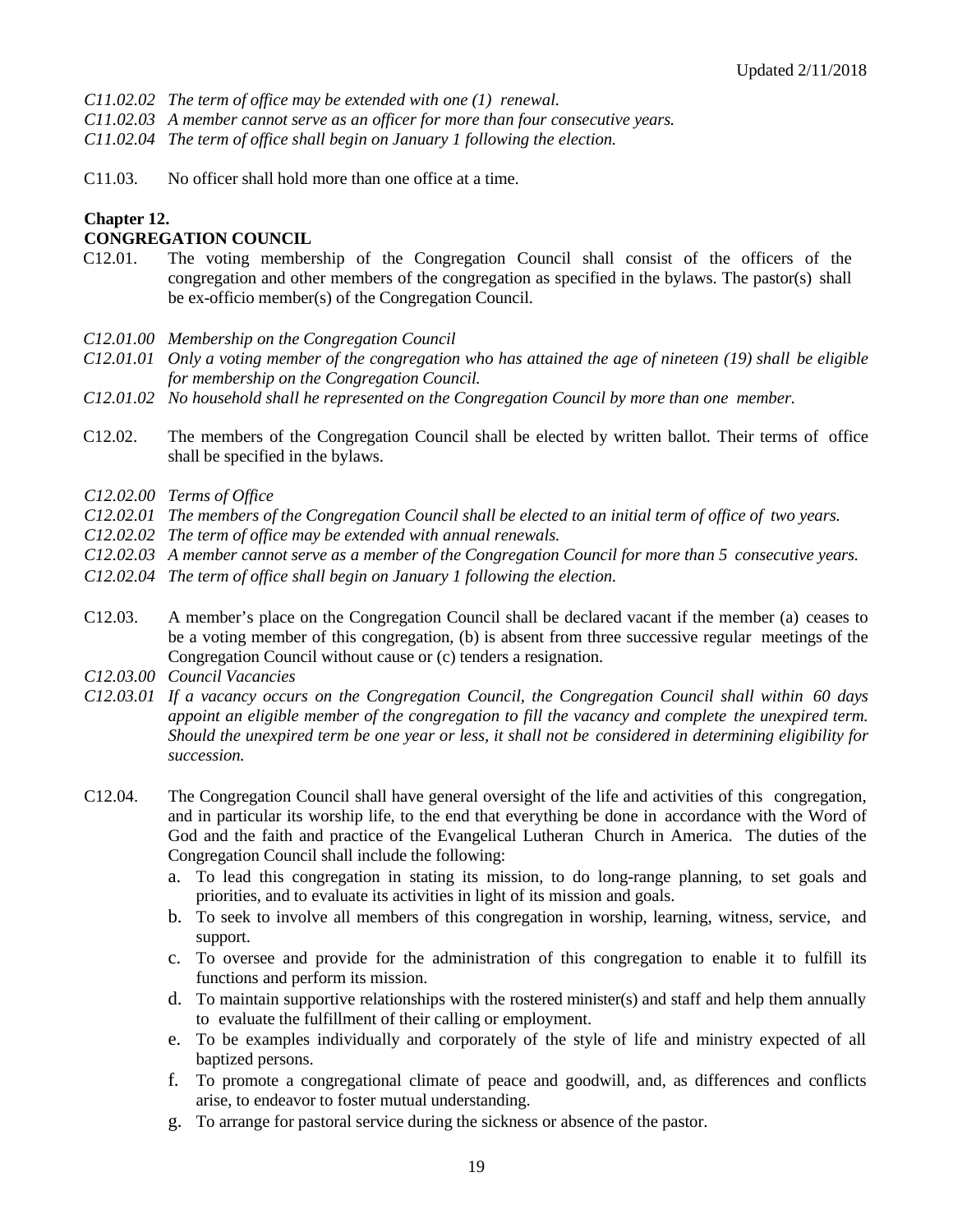- h. To emphasize partnership with the synod and churchwide units of the Evangelical Lutheran Church in America as well as cooperation with other congregations, both Lutheran and non-Lutheran, subject to established policies of the synod and the Evangelical Lutheran Church in America.
- i. To encourage the use of program resources produced or approved by the Evangelical Lutheran Church in America.
- j. To seek out and encourage qualified persons to prepare for the ministry of the Gospel.
- C12.05. The Congregation Council shall be responsible for the financial and property matters of this congregation.
	- a. The Congregation Council shall be the board of directors of this congregation, and as such shall be responsible for maintaining and protecting its property and the management of its business and fiscal affairs. It shall have the powers and be subject to the obligations that pertain to such boards under the laws of the State of Nebraska, except as otherwise provided herein.
	- b. The Congregation Council shall not have the authority to buy, sell, or encumber real property unless specifically authorized to do so by a meeting of the congregation.
	- c. The Congregation Council shall prepare an annual budget for adoption by this congregation and shall supervise the expenditure of funds in accordance therewith following its adoption. Sufficient documenting information should accompany the budget.
	- d. The Congregation Council may enter into contracts for items not included in the budget within limits as stated in the bylaws.
	- e. The Congregation Council shall be responsible for this congregation's investments and its total insurance program.
	- f. The Congregation Council shall annually review the compensation programs of the pastor(s) and make adjustments from time to time within the limits of the budget approved by the congregation.
	- g. The Congregation Council shall regularly receive reports from the treasurer to ascertain that expenditures are within the budget approved by the congregation.
	- h. The Congregation Council shall assure that the treasurer and others who have access to the funds of the congregation are adequately bonded.
	- i. The Congregation Council shall be responsible for the buildings and premises of the congregation so that their use is normally limited to the functions of the congregation. Should groups or individuals not associated with the congregation desire to use such property, application shall be made to the Congregation Council for its approval.
- *C12.05.00 Special Ceremonies and Building Usage*
- *C12.05.01 Ceremonies of lodges or other such organizations shall not be permitted as a part of any worship service*
- *C12.05.*02 *The buildings of the congregation shall be open to all people to share in its worship, instruction, pastoral care, and fellowship.*
- *C12.05.10 Restrictions of the Congregation Council*
- *C12.05.11 The congregation-approved annual budget shall govern expenditures of the Congregation Council*
- *C12.05.12 The Congregation Council must obtain congregational approval of all non-budgeted. expenditures in excess of \$5,000.*
- C12.06. The Congregation Council shall see that the provisions of this constitution, its bylaws, and the continuing resolutions are carried out.
- C12.07. Shall annually review the entire roster of baptized, confirmed and voting members of the congregation.
- *C12.08.* The Congregation Council shall secure necessary staff other than the pastor(s) and annually review and fix their salaries.
- C*12.08.00 Financial Secretary.*
- C*12.08.01 The financial secretary shall keep an accurate record of all receipts, individual pledges and*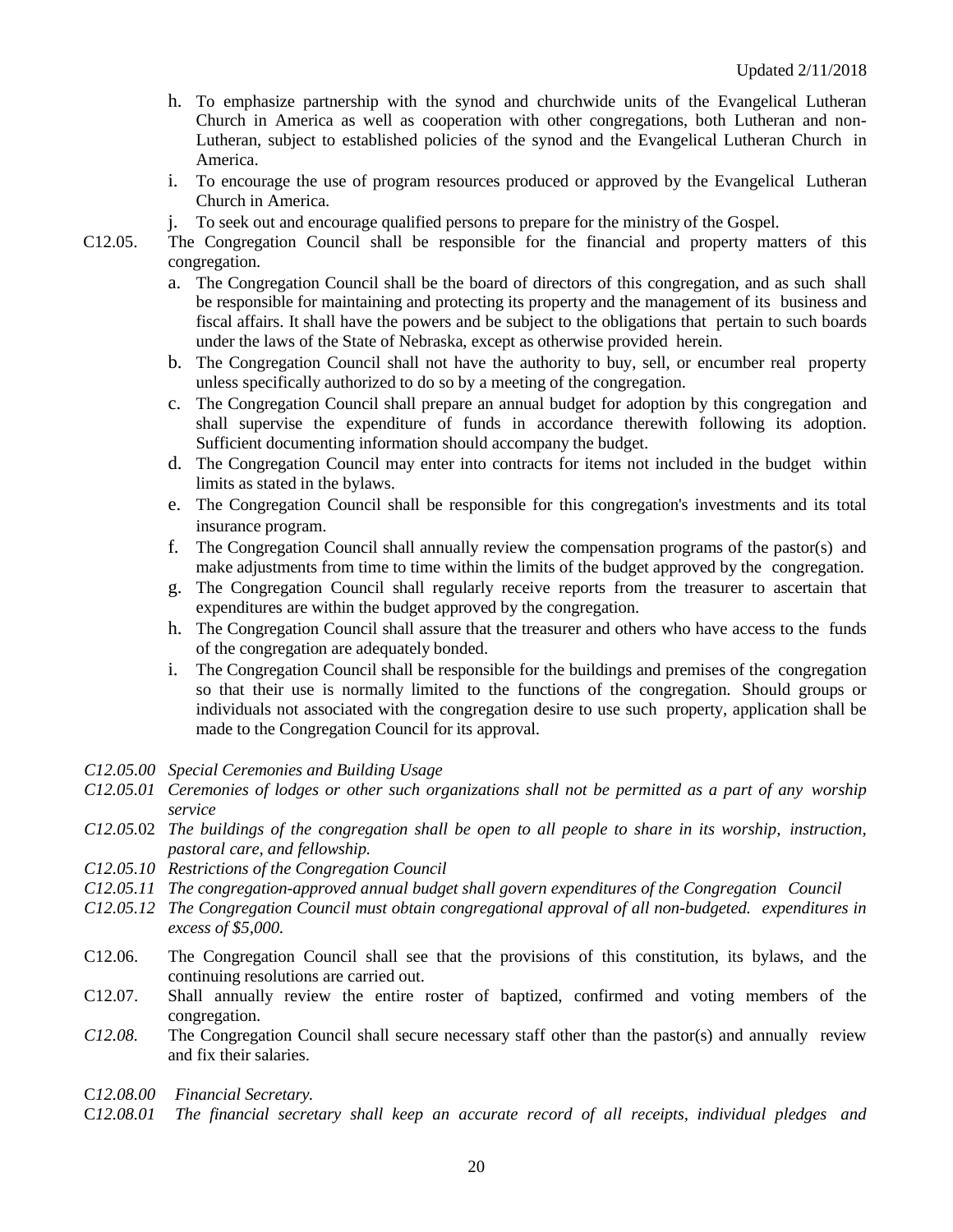*accounts of its members, and issue periodic reports and statements to the members of the Congregation Council or congregation as directed.*

- C12.09. The Congregation Council shall submit a comprehensive report to this congregation at regularly called meeting(s) of the congregation.
- C12.11. The Congregation Council shall normally meet once a month. Special meetings may be called by the pastor or the president, and shall be called by the president at the request of at least one- half of its members. Notice of each special meeting shall be given to all who are entitled to be present.
- C12.l2. A quorum for the transaction of business shall consist of a majority of the members of the Congregation Council.
- C12.13. The Congregation Council and its committees may hold meetings by remote communication, including electronically and by telephone conference, and, to the extent permitted by state law, notice of all meetings may be provided electronically.

# **Chapter 13.**

#### **CONGREGATION COMMITTEES**

- C13.01. The officers and committees of this congregation and their duties shall be specified in the bylaws.
- *C13.01.00 Ministry of Vision and Coordination*
- *C13.01.01 The officers of this congregation and the pastor(s) shall constitute the Ministry of Vision and Coordination.*
- *C13.01.02 This committee shall provide leadership in forming a vision for the congregation, coordinate council and congregational activities, and monitor the financial aspects of the congregation.*
- *C13.01.10 Ministries of the Congregation Council*
- *C13.01.11 Ministry committees will be established to support the primary purpose and necessary operational functions of the congregation including, but not limited to these areas: Worship, Christian Education, Fellowship, Outreach, Missions, Stewardship, and Property Care.*
- *C13.01.12 The number of committees that make up the Council structure may periodically be adjusted by the Council to best serve the ministry and administrative needs of the congregation.*
- *C13.01.14 The membership of each ministry committee shall include two members of the Congregation Council, one of whom will sit as chairperson of the respective committee*
- *C13.01.15 The duties of these committees shall be those regularly included in the work and activities which are necessary in the congregation. Reports shall be given to the Congregation Council by the representatives of their respective committees as requested by the council. Additional duties may be assigned from time to time to the respective committees by the Congregation Council.*
- *C13.01.20 Nominating Committee*
- *C13.01.21 The nominating committee shall be composed of five members.*
- *C13.01.22 The Congregation Council shall elect two of its members to this committee.*
- *C13.01*.23 *The congregation shall elect three members to this committee from nominations made from the floor at the regular meeting of the congregation which precedes the meeting where elections are held.*
- *C13.01.24 A pastor shall serve as the convener and as an advisory member of the nominating committee.*
- *C13.01.25 The members of the nominating committee shall serve for the year following their election. They shall nominate one or more candidates for each office to be filled and shall secure the consent of each candidate to serve if elected*
- *C13.01.26 The candidates nominated by the committee shall be made known to the congregation prior to the special or regular meeting at which the election is to take place.*
- *C13.01.27 In addition to the candidates submitted by the nominating committee, additional nominations may be made from the floor.*
- *C13.01.28 A vacancy in the congregational elected membership of the nominating committee shall be filled by the Congregation Council.*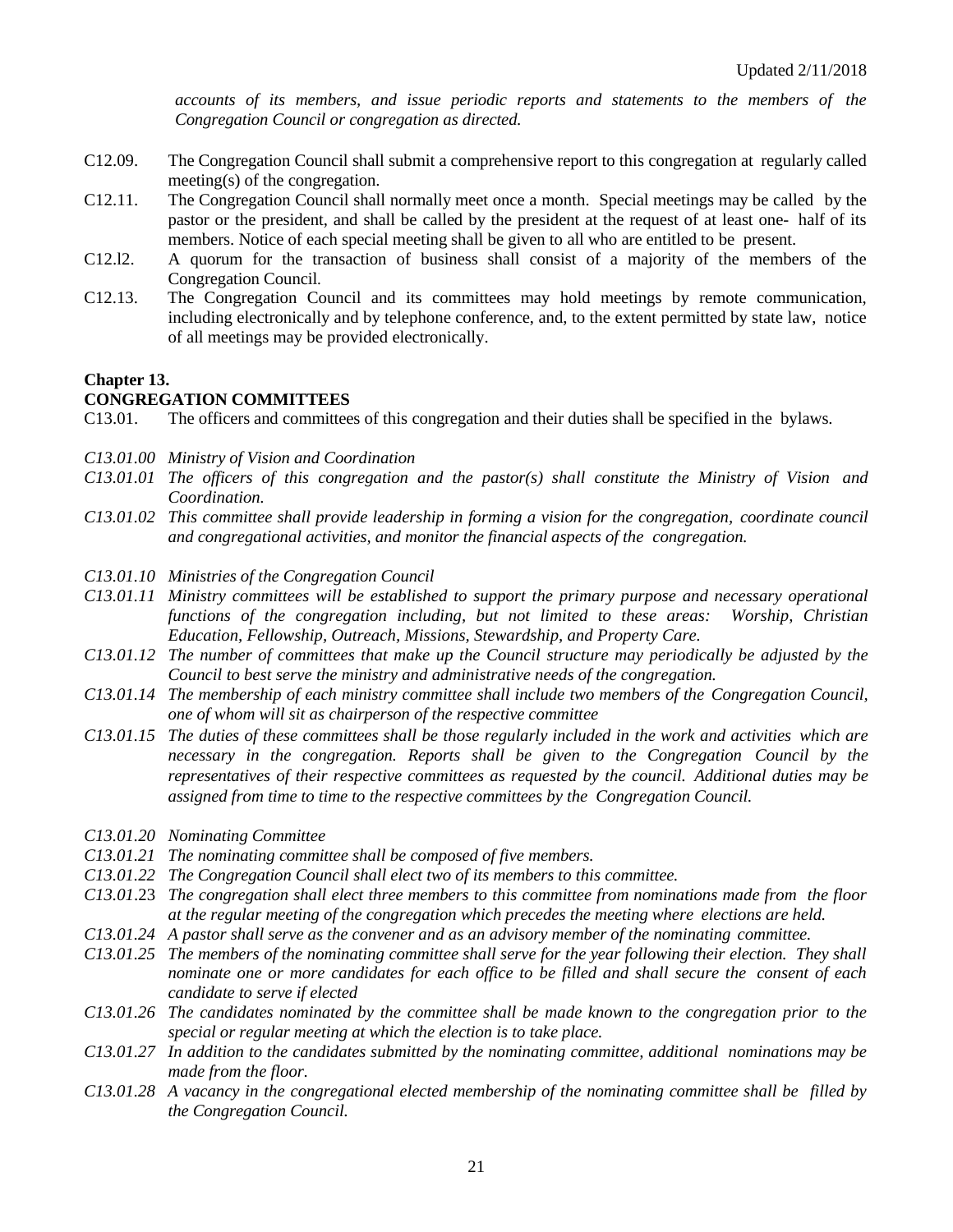- *C13.01.30 Auditing Committee*
- *C13.01.31 An auditing committee composed of two members shall he appointed annually by the Congregation Council.*
- *C13.01.32 The auditing committee shall audit the fiscal records of the congregation and report its findings in writing at the appropriate congregational meeting. Such audit shall include a statement regarding existing insurance coverage.*
- *C13.01.40 Endowment Committee*
- *C13.01.41 An Endowment Committee shall exist to monitor, control, and otherwise administer the monies contained within the Endowment Fund of Lord of Love Lutheran Church.*
- *C13.01.42 See C5.05.20 for the organization, purpose, and responsibilities of this committee.*
- *C13.01.50 Pastoral Call Committee*
- *C13.01.51 A pastoral call committee shall be formed for the purpose recommending (a) candidate(s) to fill pastoral openings.*
- *C13.01.52 The call committee shall consist of not less than* 5 *and not more than* 9 *voting members of the congregation.*
- *C13.01.53 The congregation shall elect* 5 *members to the call committee at a regular or special meeting.*
- *C13.01.54 The Congregation Council shall appoint additional members to the call committee as necessary to assure adequate representation of all aspects of the congregational membership.*
- *C13.01.55 The term of office shall terminate upon the installation of the newly called pastor.*

#### **Chapter 14.**

#### **ORGANIZATIONS WITHIN THE CONGREGATION**

- C14.0l All organizations within this congregation shall exist to aid it in ministering to the members of this congregation and to all persons who can be reached with the Gospel of Christ. As outgrowths and expressions of this congregation's life, the organizations are subject to its oversight and direction through the Congregation Council.
- *C14.01.00 Lord of Love Women of the ELCA.*
- *C14.01.01 This congregation supports the ministry of Lord of Love Women of the ELCA as this organization serves to support and enhance the total ministry of the congregation.*
- *C14.01.02 Lord of Love Women of the ELCA shall make periodic reports to the Congregation Council and to the regular meeting(s) of the congregation.*
- C14.02. Special interest groups, other than those of the official organizations of the Evangelical Lutheran Church in America, may be organized only after authorization has been given by the Congregation Council.

#### **Chapter 15.**

# **DISCIPLINE OF MEMBERS AND ADJUDICATION**

- C.15.1 Discipline of Members
- \*C15.01 Persistent and public denial of the Christian faith, willful or criminal conduct grossly unbecoming a member of the Church of Christ, continual and intentional interference with the ministry of the congregation, or willful and repeated harassment or defamation of member(s) of the congregation is sufficient cause for discipline of a member. Prior to disciplinary action, reconciliation and repentance will be attempted following Matthew 18:15-17, proceeding through these successive steps, as necessary: a) private counsel and admonition by the pastor, b) censure and admonition by the pastor in the presence of two or three witnesses, c) written referral of the matter by the Congregation Council to the vice president of the synod, who will refer it to a consultation panel drawn from the Consultation Committee of the synod, and d) written referral of the matter by the consultation panel to the Committee on Discipline of the synod. If, for any reason, the pastor is unable to administer the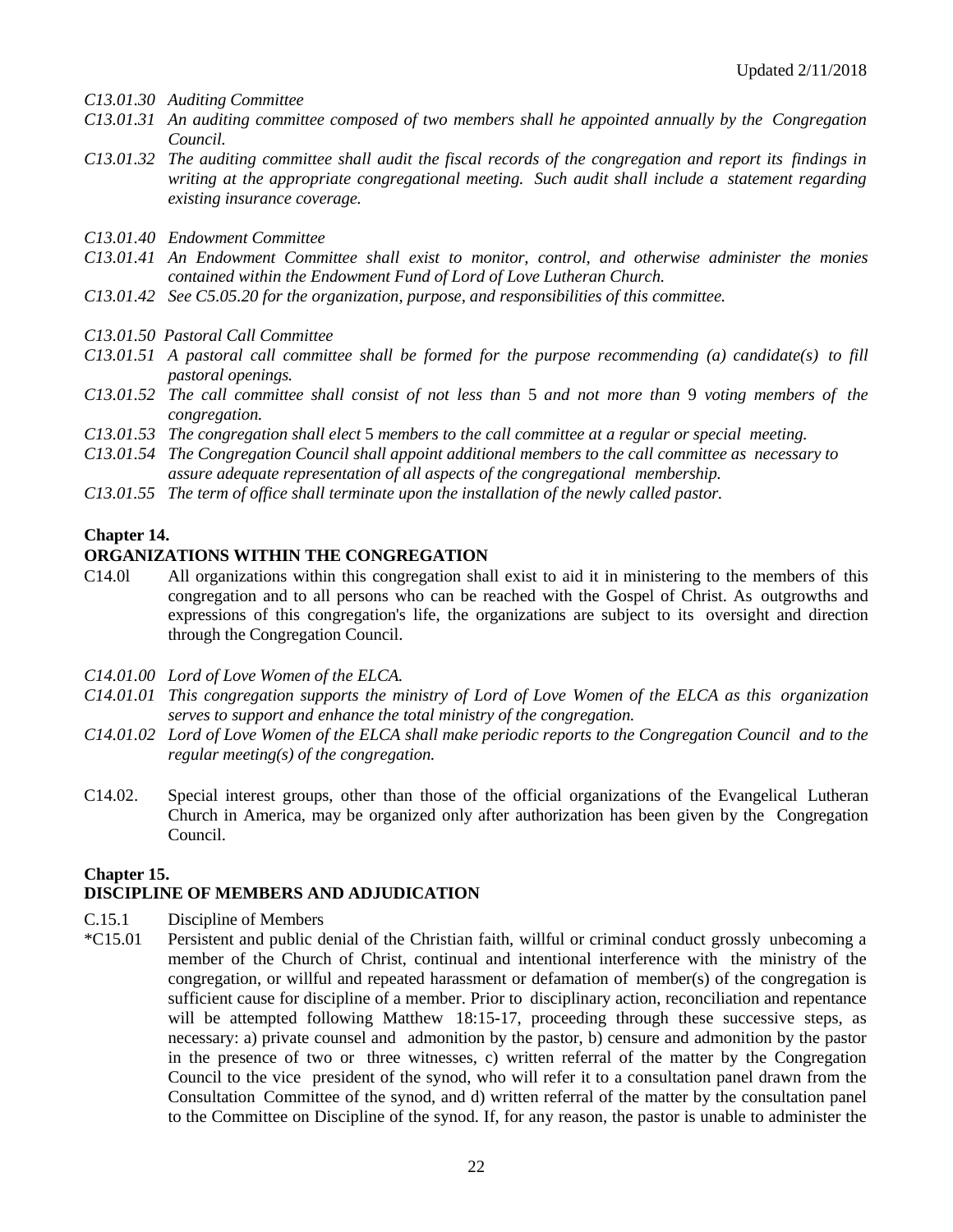admonitions required by paragraphs a. and b. hereof, those steps may be performed by another pastor chosen by the Executive Committee of the Congregation Council.

- \*C15.02. The process for discipline of a member of the congregation shall be governed as prescribed by the chapter on discipline in the *Constitution, Bylaws, and Continuing Resolutions of the Evangelical Lutheran Church in America*. If the counseling, censure, and admonitions pursuant to C15.01 do not result in repentance and amendment of life, charges against the accused member(s) that are specific and in writing may be prepared by the Congregation Council, signed, and submitted to the vice president of the synod. The vice president shall select from the synod's Consultation Committee a panel of five members (three lay persons and two ministers of Word and Sacrament). A copy of the written charges shall be provided to the consultation panel and the accused members(s). The consultation panel, after requesting a written reply to the charges from the accused member(s), shall consider the matter and seek a resolution by means of investigation, consultation, mediation, or whatever other means may seem appropriate. The panel's efforts to reach a mutually agreeable resolution shall continue for no more than 45 days after the matter is submitted to it.
- \*C15.03. If the consultation panel fails to resolve the matter, that panel shall refer the case in writing, including the written charges and the accused member's reply, to the Committee on Discipline of the synod for a hearing. A copy of the panel's written referral shall be delivered to the vice president of the synod, the Congregation Council, and the accused member(s) at the same time it is sent to the Committee on Discipline of the synod. The Executive Committee of the Synod Council shall then select six members from the Committee on Discipline to decide the case, and shall appoint a member of the Synod Council to preside as nonvoting chair. Those six members plus the nonvoting chair comprise the discipline hearing panel for deciding the case. The Congregation Council and the accused member(s) are the parties to the case.
- \*C15.04. The discipline hearing panel shall commence and conduct the disciplinary hearing in accordance with the provisions governing discipline of congregation members prescribed in the *Constitution, Bylaws, and Continuing Resolutions of the Evangelical Lutheran Church in America*.
- \*C15.05. By the vote of at least two-thirds of the members of the discipline hearing panel who are present and voting, one of the following disciplinary sanctions can be imposed:
	- a. suspension from the privileges of congregation membership for a designated period of time;
	- b. suspension from the privileges of congregation membership until the pastor and Congregation Council receive evidence, satisfactory to them, of repentance and amendment of life;
	- c. termination of membership in the congregation; or
	- d. termination of membership in the congregation and exclusion from the church property and from all congregation activities.
- \*C15.06. The written decision of the discipline hearing panel shall be sent to the vice president of the synod, the accused member(s), and the Congregation Council as required by the *Constitution, Bylaws, and Continuing Resolutions of the Evangelical Lutheran Church in America.* The decision of the discipline hearing panel shall be implemented by the Congregation Council and recorded in the minutes of the next council meeting.
- \*C15.07. No member of the congregation shall be subject to discipline a second time for offenses that a discipline hearing panel has heard previously and decided pursuant to this chapter.

### \*C15.10. **Adjudication**

\*C15.11. When there is disagreement among factions within this congregation on a substantive issue that cannot be resolved by the parties, members of this congregation shall have access to the synodical bishop for consultation after informing the chair of the Congregation Council of their intent. If the consultation fails to resolve the issue(s), the Consultation Committee of the synod shall consider the matter. If the Consultation Committee of the synod shall fail to resolve the issue(s), the matter shall be referred to the Synod Council, whose decision shall be final.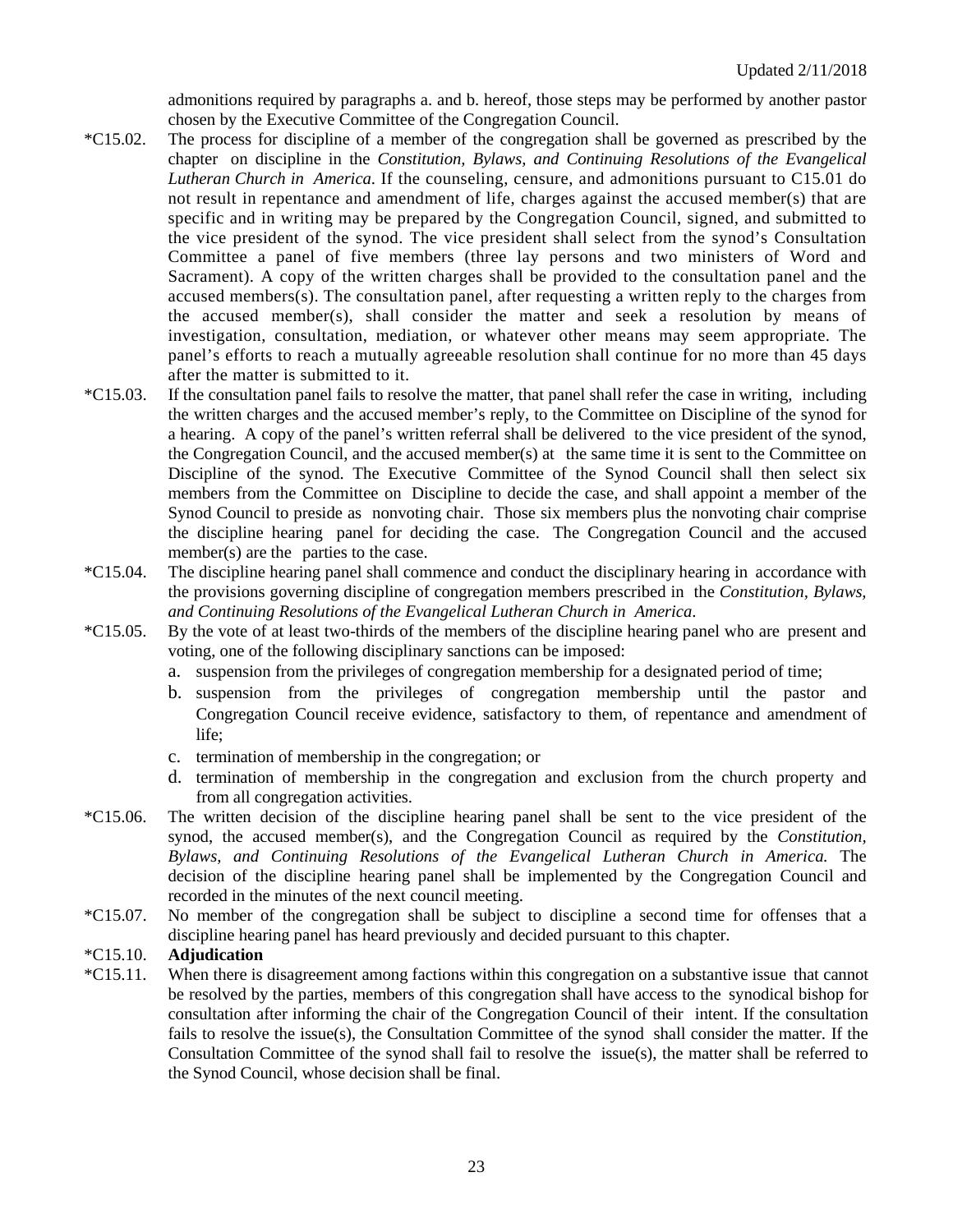# **Chapter 16. AMENDMENTS**

- \*C16.01. Unless provision \*C16.04. is applicable, those sections of this constitution that are not required, in accord with the *Model Constitution for Congregations of the Evangelical Lutheran Church in America*, may be amended in the following manner. Amendments may be proposed by at least 10 percent voting members or by the Congregation Council. Proposals must be filed in writing with the Congregation Council 60 days before formal consideration by this congregation at a regular or special Congregation Meeting called for that purpose. The Congregation Council shall notify the congregation's members of the proposal together with the council's recommendations at least 30 days in advance of the meeting. Notification may take place by mail or electronic means, as permitted by state law.
- \*C16.02. An amendment to this constitution, proposed under \*C16.01, shall:
	- a. be approved at a properly called meeting according to this constitution by a majority vote of those voting members present and voting;
	- b. be ratified without change at the next regularly called meeting by a two-thirds vote of those voting members present and voting; and
	- c. have the effective date included in the resolution and noted in the constitution.
- \*C16.03. Any amendments to this constitution that result from the processes provided in \*C16.01. and \*C16.02. shall be sent by the secretary of this congregation to the synod. The synod shall notify the congregation of its decision to approve or disapprove the proposed changes; the changes shall go into effect upon notification that the synod has approved them.
- \*C16.04. This constitution may be amended to bring any section into conformity with a section or sections, either required or not required, of the *Model Constitution for Congregations of the Evangelical Lutheran Church in America* as most recently amended by the Churchwide Assembly. Such amendments may be approved by a majority vote of those voting members present and voting at any legally called meeting of the congregation without presentation at a prior meeting of the congregation, provided that the Congregation Council has submitted by mail or electronic means, as permitted by state law, notice to the congregation of such an amendment or amendments, together with the council's recommendations, at least 30 days prior to the meeting. Upon the request of at least two (2) voting members of the congregation, the Congregation Council shall submit such notice and call such a meeting. Following the adoption of an amendment, the secretary of the congregation shall submit a copy thereof to the synod. Such provisions shall become effective immediately following a vote of approval.

### **Chapter 17 BYLAWS**

- \*C17.01. This congregation may adopt bylaws. No bylaw may conflict with this constitution.
- \*C17.02. Bylaws may be adopted or amended at any legally called meeting of this congregation with a quorum present by a majority two thirds vote of those voting members present and voting.
- \*C17.03. Changes to the bylaws may be proposed by any voting member, provided that such additions or amendments be submitted in writing to the Congregation Council at least 60 days before a regular or special Congregation Meeting called for that purpose. The Congregation Council shall notify the congregation's members of the proposal with the council's recommendations at least 30 days in advance of the Congregation Meeting. Notification may take place by mail or electronic means, as permitted by state law.
- \*C17.04. Approved changes to the bylaws shall be sent by the secretary of this congregation to the synod.

### **Chapter 18.**

### **CONTINUING RESOLUTIONS**

- \*C18.01. The Congregation Council may enact continuing resolutions which describe the function of the various committees or organizations of this congregation.
- \*C18.02. Continuing resolutions shall be enacted or amended by a two-thirds vote of all voting members of the